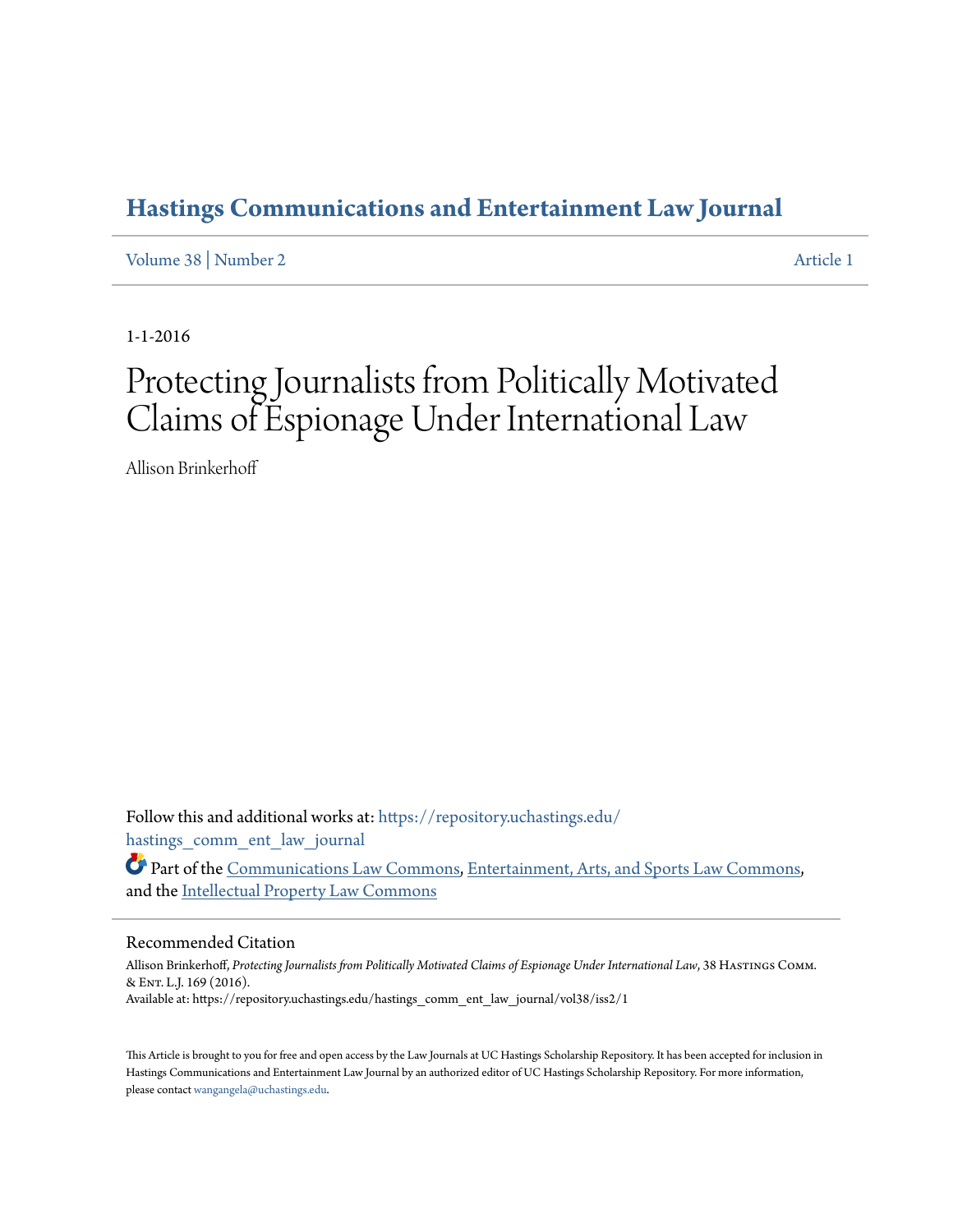# **Protecting Journalists from Politically Motivated Claims of Espionage Under International Law**

*by* ALLISON BRINKERHOFF\*

| III. Freedom of Speech and Derogation for Purposes of Public    |  |
|-----------------------------------------------------------------|--|
|                                                                 |  |
| A. Current Laws Allowing a State to Derogate Human Rights 177   |  |
|                                                                 |  |
|                                                                 |  |
| D. Politically-Motivated Claims of Espionage Under the Guise of |  |
|                                                                 |  |
|                                                                 |  |
|                                                                 |  |
|                                                                 |  |
|                                                                 |  |
|                                                                 |  |
|                                                                 |  |

## **I. Introduction**

Journalists have been called the "watchdogs" of society, $\frac{1}{1}$  tasked with gathering and disseminating what is going on in the world, informing the

<sup>\*</sup> J.D. Candidate 2017, Brigham Young University Law School, B.A., 2011, Communications, Brigham Young University. I would like to thank Professor Eric Talbot Jensen for his advice and direction on the article and Allan T. Brinkerhoff for his guidance and help editing the article.

<sup>1.</sup> The idea of the press being the watchdog of society is over 200 years old. The press being a watchdog means that it is constantly monitoring the government and public officials to expose any corruption or excess. *See* Laurence B. Alexander, *Looking Out for the Watchdogs: A Legislative Proposal Limiting the Newsgathering Privilege to Journalists in the Greatest Need of Protection for Sources and Information*, 20 YALE L. & POL'Y REV. 97, 106 (2002).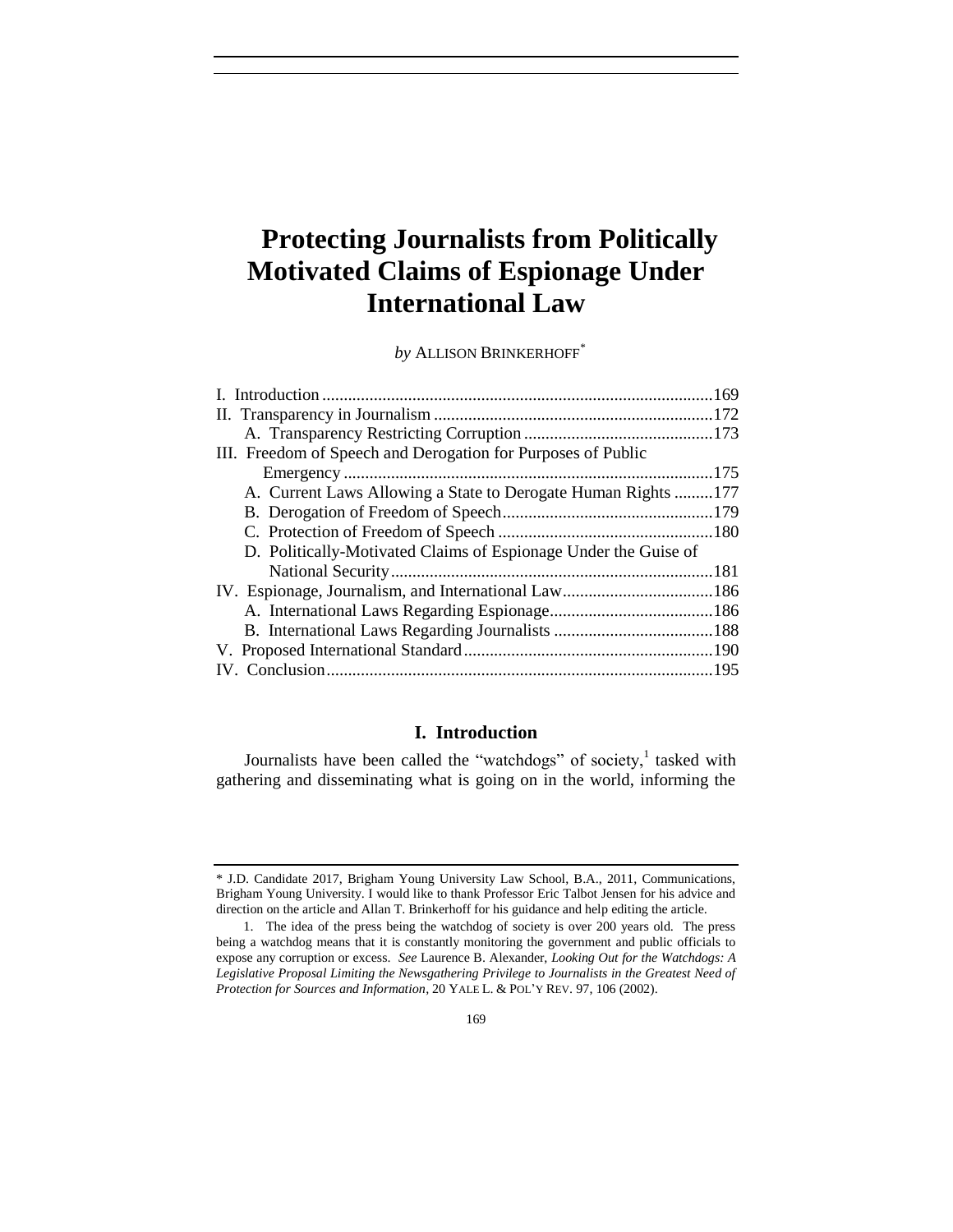public, and ensuring governments and public figures are as accountable and transparent as possible. This role is one of high honor and importance.<sup>2</sup>

The third president of the United States, Thomas Jefferson, once penned, "Our liberty depends on the freedom of the press, and that cannot be limited without being lost."<sup>3</sup> Similarly, Francois Delattre, the French representative to the United Nations, spoke about the importance of journalists when he said, "The freedom to provide information lies at the heart of every democracy ... every day, journalists ... help us better understand the world and its changes."<sup>4</sup>

Journalists face numerous risks while doing their job. According to the Committee to Protect Journalists, 298 journalists have been killed in the past five years.<sup>5</sup> In 2014 alone, 221 journalists were jailed worldwide, as well as a number of journalists who have gone missing.<sup>6</sup> There have also been many counts of physical violence, sexual violence directed at female journalists, and government harassment of journalists participating in political expression. While there are heightened risks that journalists knowingly take to do their job, the international community can better protect journalists from the dangers they often face.

Currently, there is an international movement to better protect journalists<sup>7</sup> and the international community is banding together, resolving to better implement current laws and norms that provide journalists with needed protection. For example, on May 27, 2015, the United Nations Security Council adopted Resolution 2222, which advocated for the protection of journalists around the world in times of both armed conflict and peace.<sup>8</sup> During the Security Council debate on the Resolution, Ioannis Vrailas, the Deputy Head of the European Union, urged nation states to "promote a safe environment for journalists . . . enabling them to carry out their work independently, without undo interference and without fear of

<sup>2</sup>*. See* Prosecutor v. Brdanin & Talic, Case No. IT-99-36-T, Decision on Motion to Set Aside Confidential Subpoena to Give Evidence, ¶ 25 (Int'l Crim. Trib. for the Former Yugoslavia June 7, 2002), http://www.icty.org/x/cases/brdanin/tdec/en/t020612.htm.

<sup>3.</sup> Letter from Thomas Jefferson to James Currie, *reprinted in* NAT'L ARCHIVES (Jan. 28, 1786), http://founders.archives.gov/documents/Jefferson/01-09-02-0209.

<sup>4.</sup> U.N. SCOR, 77th Sess., 7450th mtg. at 15, U.N. Doc. S/PV.7450 (May 27, 2015), http://www.un.org/en/ga/search/view\_doc.asp?symbol=s/pv.7450 [hereinafter *The Rule of Law and Transitional Justice*].

<sup>5.</sup> The Committee to Protect Journalists is a nonprofit organization whose aim is to promote the freedom of press worldwide. *See generally* COMM. TO PROTECT JOURNALISTS, https://www.cpj.org/killed/ (last visited Oct. 7, 2015).

<sup>6</sup>*. 2014 Prison Census: 221 Journalists Jailed Worldwide*, COMM. TO PROTECT JOURNALISTS, https://www.cpj.org/imprisoned/2014.php (last visited Mar. 29, 2016).

<sup>7</sup>*. See* S.C. Res. 2222 (May 27, 2015), http://www.un.org/en/ga/search/view\_doc.asp? symbol=S/RES/2222(2015).

<sup>8</sup>*. Id.*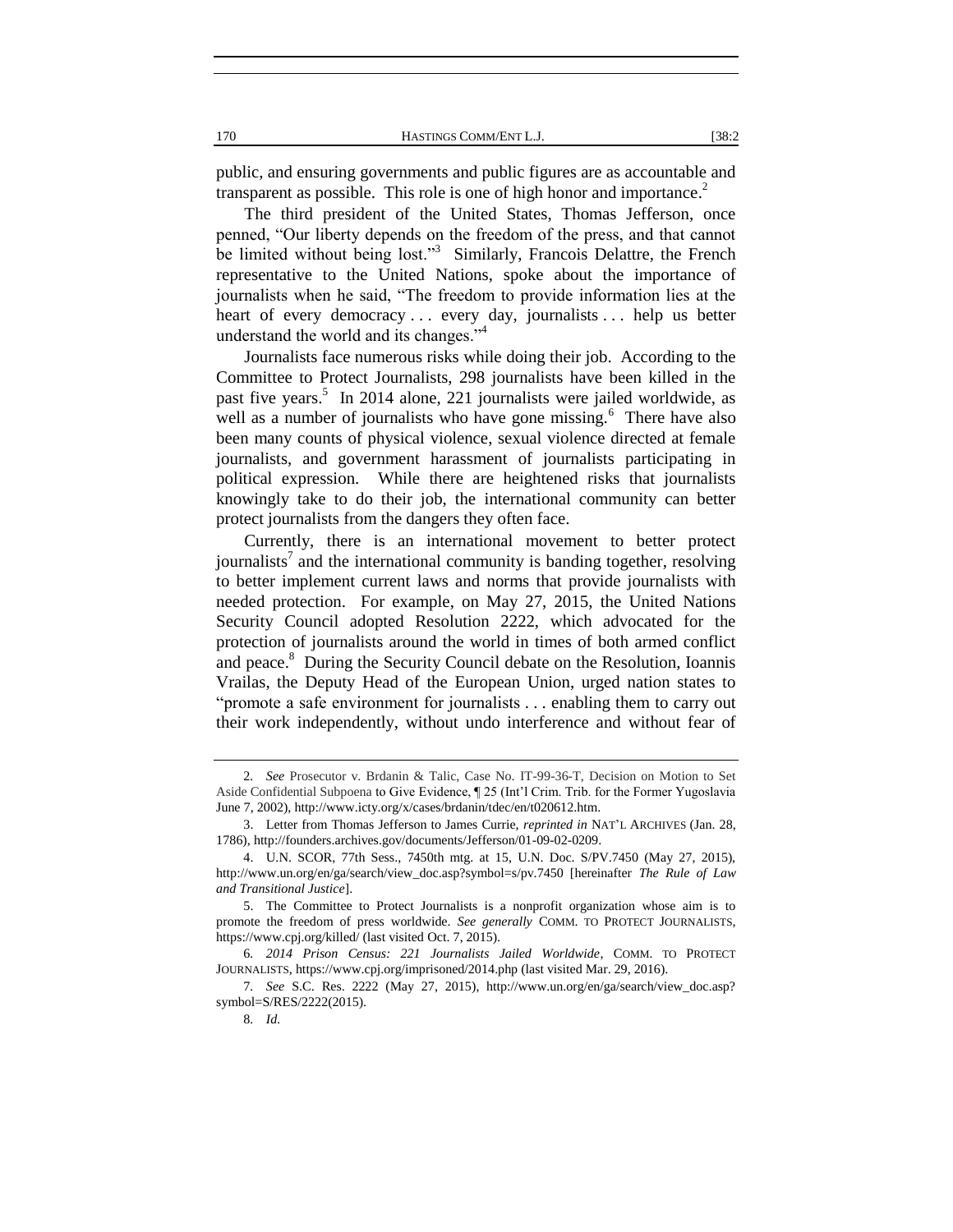violence or persecution."<sup>9</sup> Further, journalist Mariane Pearl, the widow of another journalist who was killed in 2002, gave a passionate speech about the importance of journalists and cautioned that many governments are using national security issues to "clamp down on dissent and criticism."<sup>10</sup> She pled for the Security Council to "warn States that they should not use national security as an excuse to jail, harass, or censor journalists."<sup>11</sup>

The resolution reaffirmed many goals, obligations, and laws that the international community has created to protect journalists, but the responsibility of nation states to refrain from detaining journalists under politically motivated claims of espionage is missing from the resolution and international law.

Some nation states detain individuals on charges of espionage, particularly when there are national security risks involved. International law needs to adopt a stricter standard to deter and prevent a nation state from detaining a journalist when the claims of espionage are politically motivated. The standard needs to be stricter with respect to journalists due to their important work and the chilling effect that detaining journalists has on the rule of law.

Currently, there is no uniform international standard for the protection of journalists against politically motivated claims of espionage. This void allows governments to cloak politically motivated claims of espionage as "national security threats." The purpose of this paper is to propose an amendment to the International Covenant on Civil and Political Rights ("ICCPR") to remove the void, by making Article 19 of the ICCPR a nonderogated right for journalists who are reporting and participating in political expression.

Part I of this article argues that journalists need greater protection by looking at the international rule of laws mandating a nation state's obligation of transparency. Part II explores how journalists should be able to rely on the right of freedom of speech in order to achieve the goal of transparency, and then look at how national security is used as an overbroad justification for the detention of journalists. Part III identifies and examines current international laws that may already protect journalists—those regarding espionage and journalism. Finally, Part IV proposes a change to existing international law that would impose a higher standard for states to meet before detaining a journalist on espionage charges. The article will conclude in Part V.

<sup>9.</sup> U.N. SCOR, 77th Sess., 7450th mtg. at 6, U.N. Doc. S/PV.7450 (Resumption 1) (May 27, 2015), http://www.un.org/en/ga/search/view\_doc.asp?symbol=S/PV.7450(Resumption1).

<sup>10.</sup> U.N. SCOR, 77th Sess., 7450th mtg., *supra* note 4, at 6.

<sup>11</sup>*. Id.* at 8.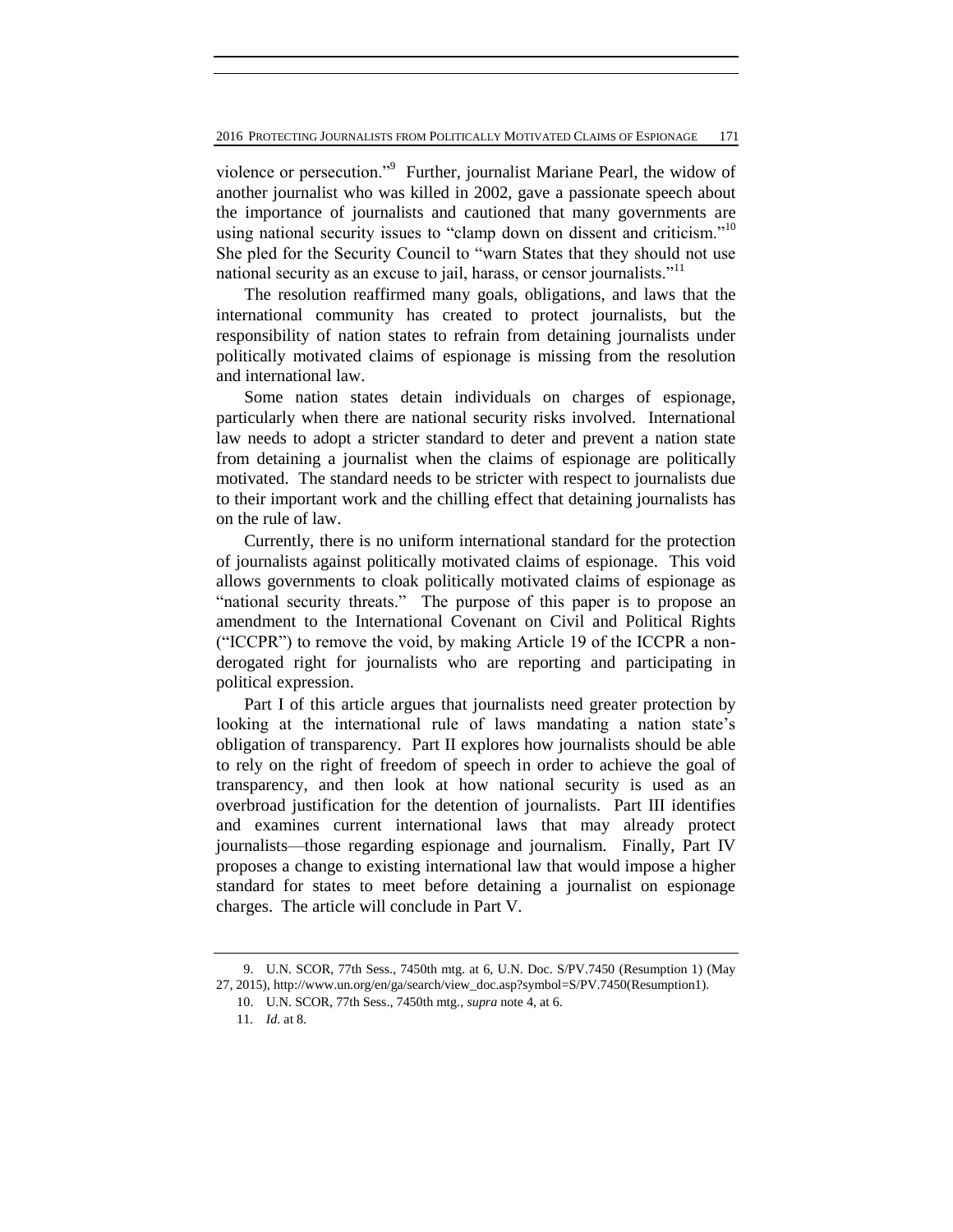#### **II. Transparency in Journalism**

Protecting journalists from politically motivated claims of espionage is not only a good idea; it is necessary to achieve true procedural and legal transparency, which is already an articulable objective of international law.<sup>12</sup> While there are many possible definitions of a "journalist" this paper will use the term to include "any correspondent, reporter, photographer, and their technical film, radio and television assistants who are ordinarily engaged in any of these activities as their principle occupation."<sup>13</sup>

When a journalist reports or participates in political speech or political expression—defined in this paper as "speech that deals with matters of government, public officials, legislation, and so forth $n^{14}$ —they are providing transparency respecting governmental affairs. This transparency can predictably collide with governmental claims of espionage which, for purposes of this paper, will be defined as "the consciously deceitful collection of information, ordered by a government or organization hostile to or suspicious of those the information concerns, accomplished by humans unauthorized by the target to do the collecting."<sup>15</sup> The reconciliation of "transparency" on the one hand, and "espionage" on the other hand could be greatly advanced with some amendments to international law in order to provide a more predictable "rule of law" on which journalists could rely.

The Report of the Secretary-General for United Nations defined the rule of law as "a principle of governance in which all persons, institutions and entities, public and private, including the State itself, are accountable to laws that are publicly promulgated, equally enforced and independently adjudicated, and which are consistent with international human rights norms and standards."<sup>16</sup> The United Nations further explained that the rule of law includes adherence to "principles of supremacy of law, equality

<sup>12</sup>*. See* U.N. Secretary-General, *The Rule of Law and Transitional Justice in Conflict and Post-Conflict Societies*, ¶ 6, U.N. Doc. S/2004/616 (Aug. 23, 2004), http://www.un.org/ en/ga/search/view\_doc.asp?symbol=S/2004/616 [hereinafter *The Rule of Law and Transitional Justice in Conflict and Post-Conflict Societies*]

<sup>13.</sup> Isabel Düsterhöft, *The Protection of Journalists in Armed Conflicts: How Can They Be Better Safeguarded?*, 29 UTRECHT J. INT'L & EUROPEAN L. 4, 8 (2013). The reason to for this particular definition of a journalists is that it is well accepted.

<sup>14.</sup> Alon Harel, *Bigotry, Pornography, and the First Amendment: A Theory of Unprotected Speech*, 65 S. CAL. L. REV. 1887, 1896 (1992). For the purposes of this paper, this will be the definition of political speech but a further discussion will occur in section 5 providing limitations to the definition. *See infra* p. 36.

<sup>15.</sup> Lt. Col. Geoffrey B. Demarest, *Espionage in International Law*, 24 DENV. J. INT'L & POL'Y 321, 325–26 (1996).

<sup>16</sup>*. The Rule of Law and Transitional Justice*, *supra* note 12, at 4.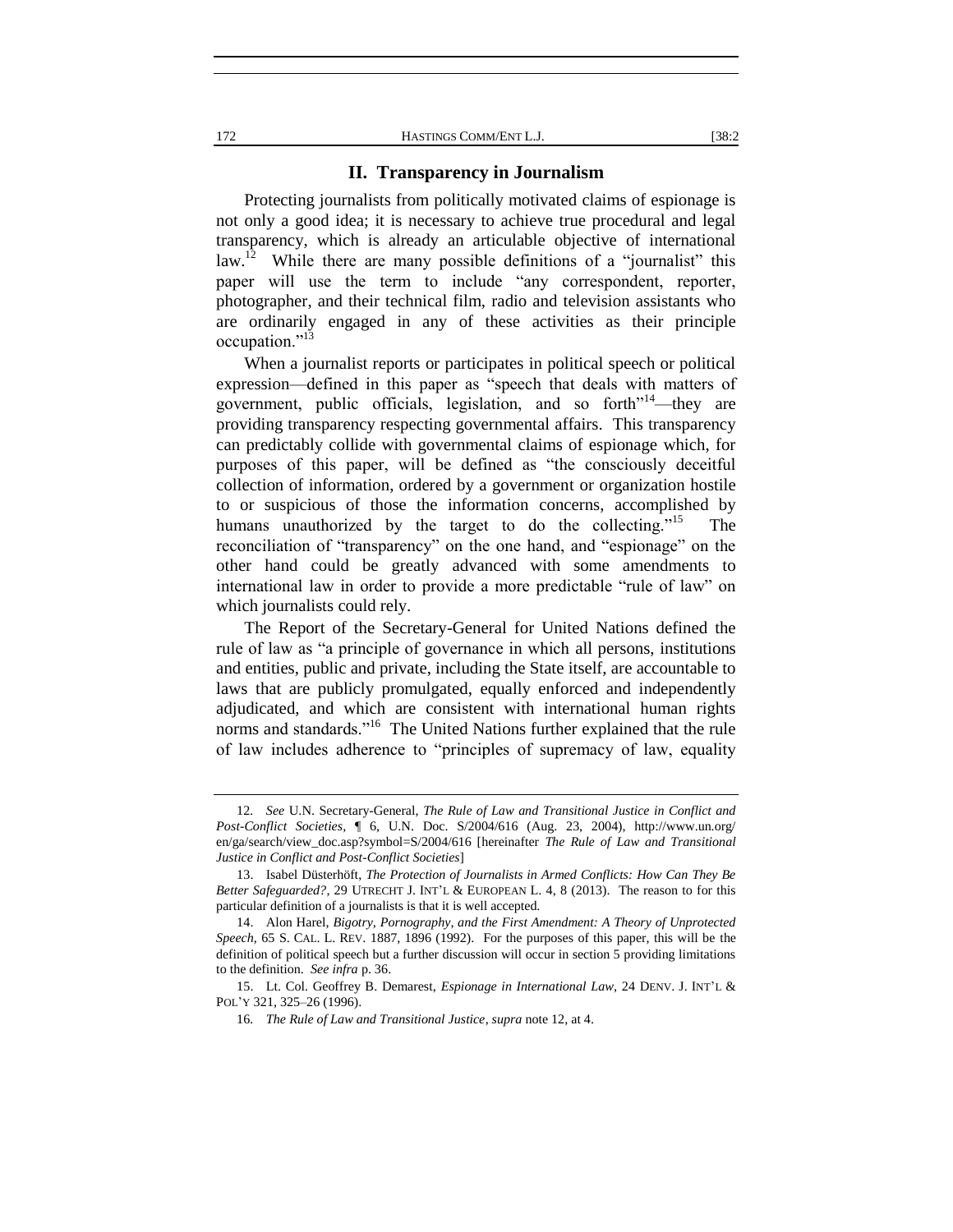before the law, accountability to the law, fairness in the application of the law, separation of powers, participation in decision-making, legal certainty, avoidance of arbitrariness and procedural and legal transparency."<sup>17</sup> The U.S. Department of Defense has explained that implementing the rule of law will need to account for cultural, economic, institution, and operational variables of the different countries.<sup>18</sup> Journalists play a large part in helping provide transparency<sup>19</sup> and the necessary protection against pretextual claims of espionage requires more than journalists can provide for themselves.

#### **A. Transparency Restricting Corruption**

Transparency is one way to safeguard against government corruption. The Special Rapporteur on the promotion and protection of the right to freedom of opinion and expression determined that "professionals in the field of information play a major role in the promotion and protection of freedom of opinion and expression."<sup>20</sup> Notably, corruption is not easily understood; rather "corruption takes many forms, but always involves the abuse of entrusted power for private gain."<sup>21</sup> Consequently, corruption in government is a serious obstacle to the rule of law.<sup>22</sup>

Governments and high-level governmental officials are typically entrusted with political power and thus, are often the perpetrators of the abuse. Governments are unlikely to disclose or report their own abuse, and as a result, journalists supply a considerable amount of the force behind the battle against corruption. Thus, when political speech is protected and the media has the freedom to participate in political speech, the resulting transparency leads to a reduction of corruption.<sup>23</sup>

Journalists take on the significant responsibility of being the watchdogs of society, therefore it is no surprise that freedom of the media is the first of six areas that the World Governance Assessment Matrix focuses on when

<sup>17</sup>*. Id.*

<sup>18.</sup> THE JUDGE ADVOCATE GEN.'S LEGAL CTR. & SCH., U.S. ARMY, CTR. FOR LAW AND MILITARY OPERATIONS, *Rule of Law Handbook: A Practitioner's Guide for Judge Advocates*, 1 (2011).

<sup>19</sup>*. See* Human Rights Council, Report of the Special Rapporteur on the Promotion and Protection of the Right to Freedom of Opinion and Expression, ¶ 27, U.N. Doc. A/HRC/17/27 (2011) [hereinafter Report of the Special Rapporteur].

<sup>20</sup>*. Id.*

<sup>21</sup>*. What is Corruption?*, TRANSPARENCY INT'L, https://www.transparency.org/what-iscorruption/#define (last visited Mar. 29, 2016).

<sup>22</sup>*. Id.*

<sup>23</sup>*. See* Daniel Kaufmann, *Myths and Realities of Governance and Corruption*, NAT. RESOURCE GOVERNANCE INST. (Nov. 2005), http://ssrn.com/abstract=829244.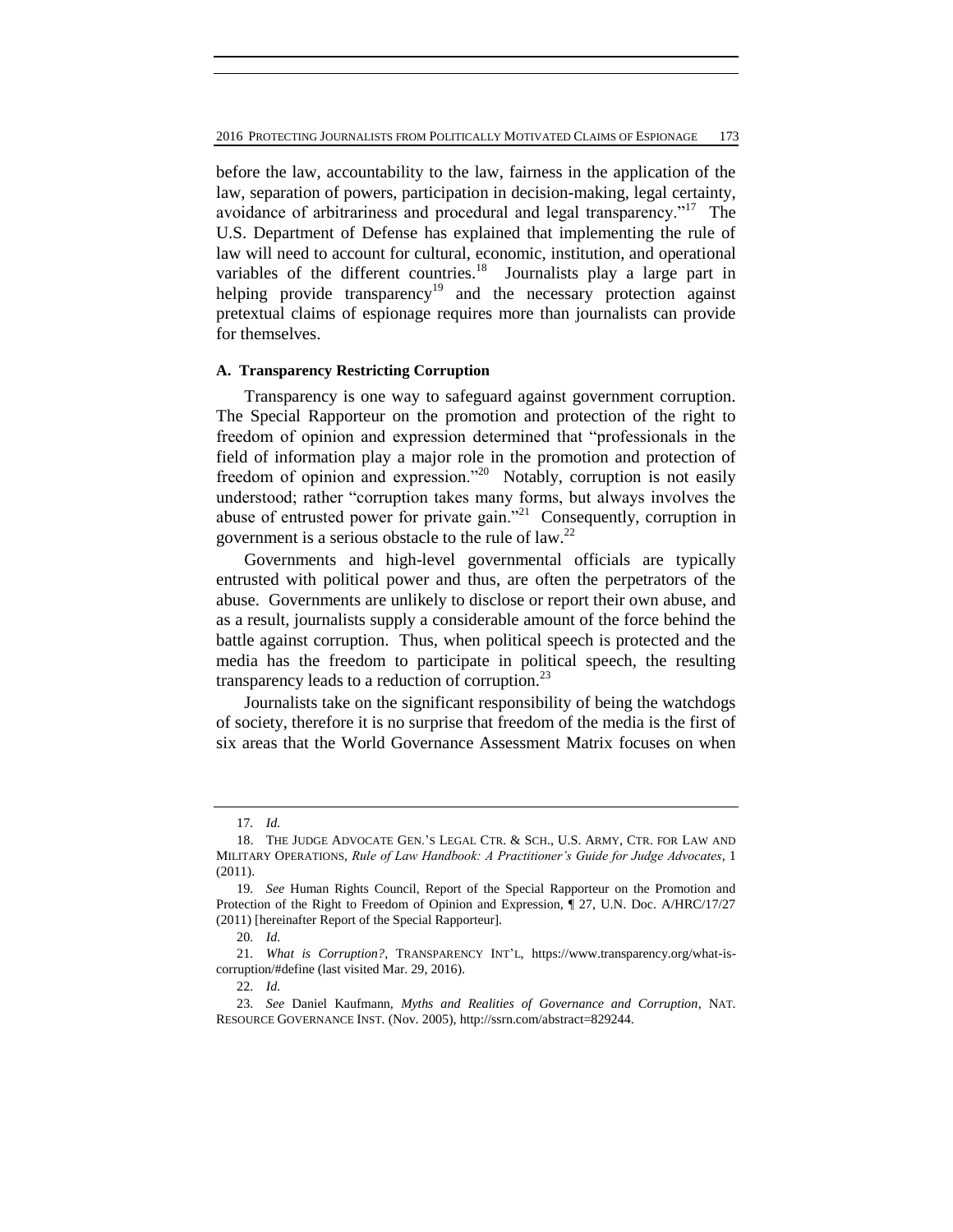determining transparency.<sup>24</sup> Moreover, journalists ensuring transparency is so important that many theorists have deemed the press the "Fourth Estate" because the chief responsibility of the press is to provide a check on governments and public officials so that states do not overstep their bounds.<sup>25</sup>

There are many examples of journalists working to establish transparency in government. Because of the work of journalists, the world was informed about the Watergate Scandal, the Genocide in Rwanda, and the atrocities promulgated in Chechnya. In 1972, Carl Bernstein and Bob Woodward, two American journalists, helped ensure transparency in U.S. politics when they exposed President Nixon for breaking laws to help him win the presidential election.<sup>26</sup> Additionally, in 1994 the world largely ignored the atrocities taking place in Rwanda until journalists, including photojournalist Simon Cox, published shocking photographs and stories of the brutality toward the Tutsi people.<sup>27</sup> Comparably, Anna Politkovskaya, a Russian journalist, reported on the conflict and human rights violations happening in Chechnya.<sup>28</sup> Politkovskaya helped provide transparency of the government behavior by informing the world of abuses committed via the army, police brutality, and corruption.<sup>29</sup> As a result of Politkovskaya's efforts to establish transparency by participating in political speech, both Russian and Chechen authorities intimidated, threatened, and detained her on several different occasions.<sup>30</sup> In these three examples, the government officials in positions of power were promulgating the offenses, and the work of journalists exposed the officials and achieved transparency.

<sup>24.</sup> The other five categories are: participation, fairness, decency, accountability, and efficiency. Goran Hyden et al., *Governance Assessment for Local Stakeholders: What the World Governance Assessment Offers* 3 (Jan. 2008), http://www.odi.org/sites/odi.org.uk/files/odiassets/publications-opinion-files/822.pdf.

<sup>25</sup>*. See* Sheila Coronel, *Corruption and the Watchdog Role of the News Media*, *in* PUBLIC SENTINEL: NEWS MEDIA AND GOVERNANCE REFORM (Pippa Norris ed. 2009).

<sup>26</sup>*. The Watergate Story*, WASH. POST, http://www.washingtonpost.com/wp-srv/politics /special/watergate/part1.html (last visited Mar. 30, 2016).

<sup>27</sup>*. See* Prosecutor v. Jean-Paul Akayesu, Case No. ICTR-96-4T, Judgment, ¶ 116 (Int'l Crim. Trib. for Rwanda Sept. 2, 1998), http://unictr.unmict.org/sites/unictr.org/files/casedocuments/ictr-96-4/trial-judgements/en/980902.pdf.

<sup>28</sup>*. See e.g.,* Anna Politkovskaya, *Her Own Death, Foretold*, WASH. POST (Oct. 15, 2006), http://www.washingtonpost.com/wp-dyn/content/article/2006/10/14/AR2006101400805.html?na v=rss\_print/outlook; Anna Politkovskaya, *Slain Russian Journalist's Last Article*, N.Y. TIMES (Oct. 13, 2006), http://www.nytimes.com/2006/10/13/world/europe/13chechnya-text.html?\_r=0.

<sup>29</sup>*. Anna Politkovskaya*, AMNESTY INT'L, http://www.amnestyusa.org/our-work/cases/ russia-anna-politkovskaya (last visited Mar. 30, 2016).

<sup>30</sup>*. Id.*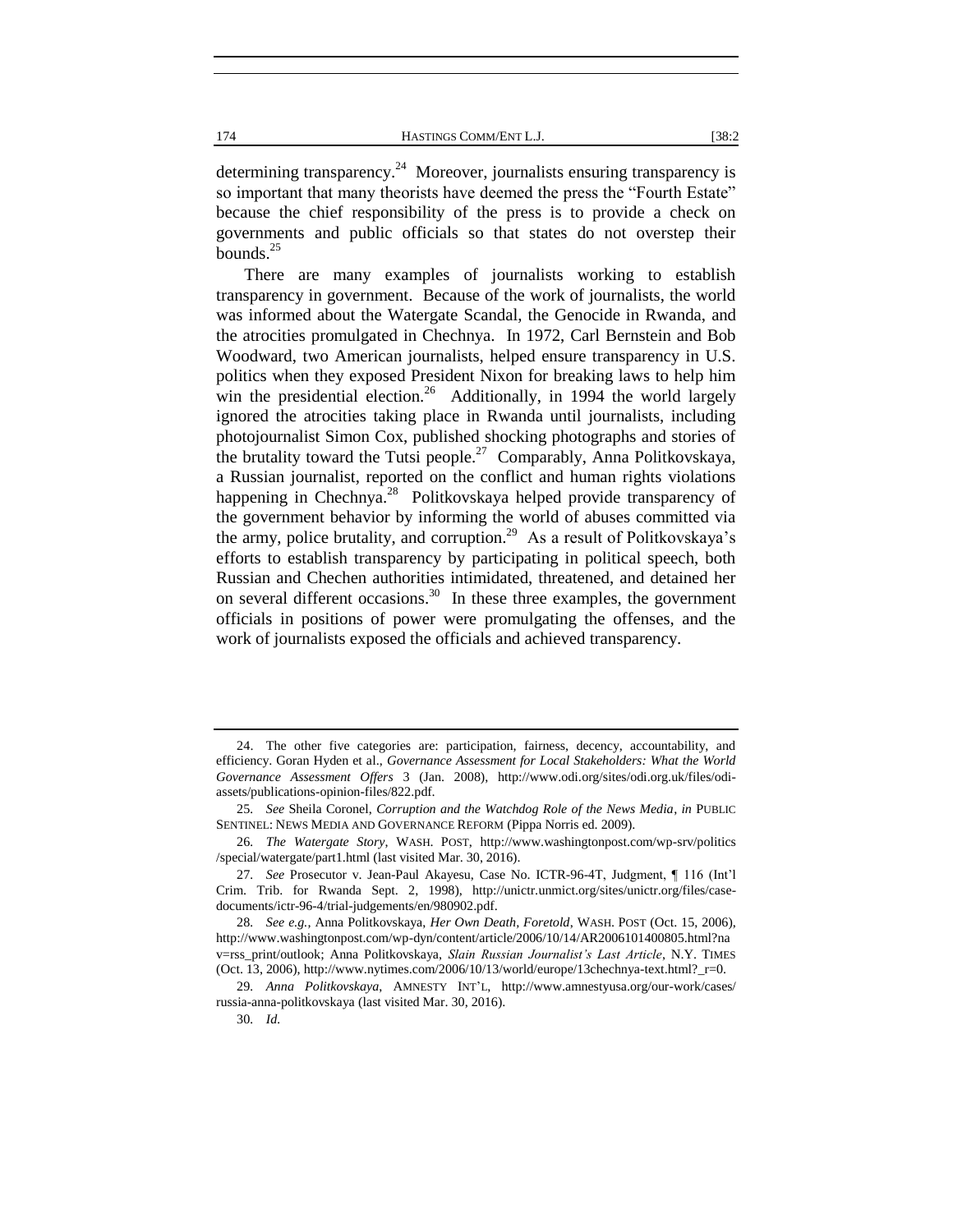2016 PROTECTING JOURNALISTS FROM POLITICALLY MOTIVATED CLAIMS OF ESPIONAGE 175

Journalists are not the only group of individuals who promote transparency and help adhere to the rule of  $law<sub>31</sub><sup>31</sup>$  but they are a large part of the equation. Governments also have an obligation to adhere to the rule of law and provide transparency.<sup>32</sup> One scholar concluded that it is a government's obligation to see that "official business [is] conducted in such a way that substantive and procedural information is available to, and broadly understandable by, people and groups in society, subject to reasonable limits protecting security and privacy."<sup>33</sup> Unfortunately, while governments need to be part of the equation to effectively uphold the rule of law, their own self-interest can get in the way of transparency. Instead, journalists often provide the accountability required to maintain the international rule of law regarding transparency.

Before Anna Politkovskaya was murdered in 2006, she said, "I am exhausted. I have seen too much. I don't want to go back to Chechnya, but if I don't who will?"<sup>34</sup> The dedication that Politkovskaya displayed toward bringing attention to government corruption is not unique to her; rather it is a trait that many journalists share.<sup>35</sup> Francois Delattre described the duty that journalists carry when he said, "We can all see that the first reflex of the enemies of freedom is to gag the press, and the first defenders of democracy are the independent media."36

The dedication that journalists display for their work and the great responsibility they carry for the struggle of transparency results in the need for increased protection. The best safeguard for transparency is to have international laws in place that provide absolute protection when journalists are exercising their human right of freedom of speech.

# **III. Freedom of Speech and Derogation for Purposes of Public Emergency**

While transparency is part of the internationally defined rule of law that journalists work to protect, freedom of speech is the primary means by

<sup>31</sup>*. Justice and International Law*, UNITED NATIONS, http://www.un.org/en/sections/ priorities/justice-and-international-law/ (last visited Mar. 30, 2016) ("The principle that everyone—from the individual right up to the State itself—is accountable to laws that are publicly promulgated, equally enforced and independently adjudicated.").

<sup>32</sup>*. Id.*

<sup>33.</sup> Michael Johnston, *Good Governance: Rule of Law, Transparency, and Accountability*, UNITED NATIONS PUB. ADMIN. NETWORK, http://unpan1.un.org/intradoc/groups/public/docu ments/un/unpan010193.pdf (last visited Mar. 30, 2016).

<sup>34.</sup> U.N. SCOR, 77th Sess., 7450th mtg., *supra* note 4, at 7.

<sup>35</sup>*. Press Freedom: Too Many Attacks Go Unpunished*, TRANSPARENCY INT'L (Nov. 22, 2013), https://www.transparency.org/news/feature/too\_many\_attacks\_on\_journalists\_and\_press\_ freedom\_go\_unpunished.

<sup>36.</sup> U.N. SCOR, 77th Sess., 7450th mtg., *supra* note 4, at 15.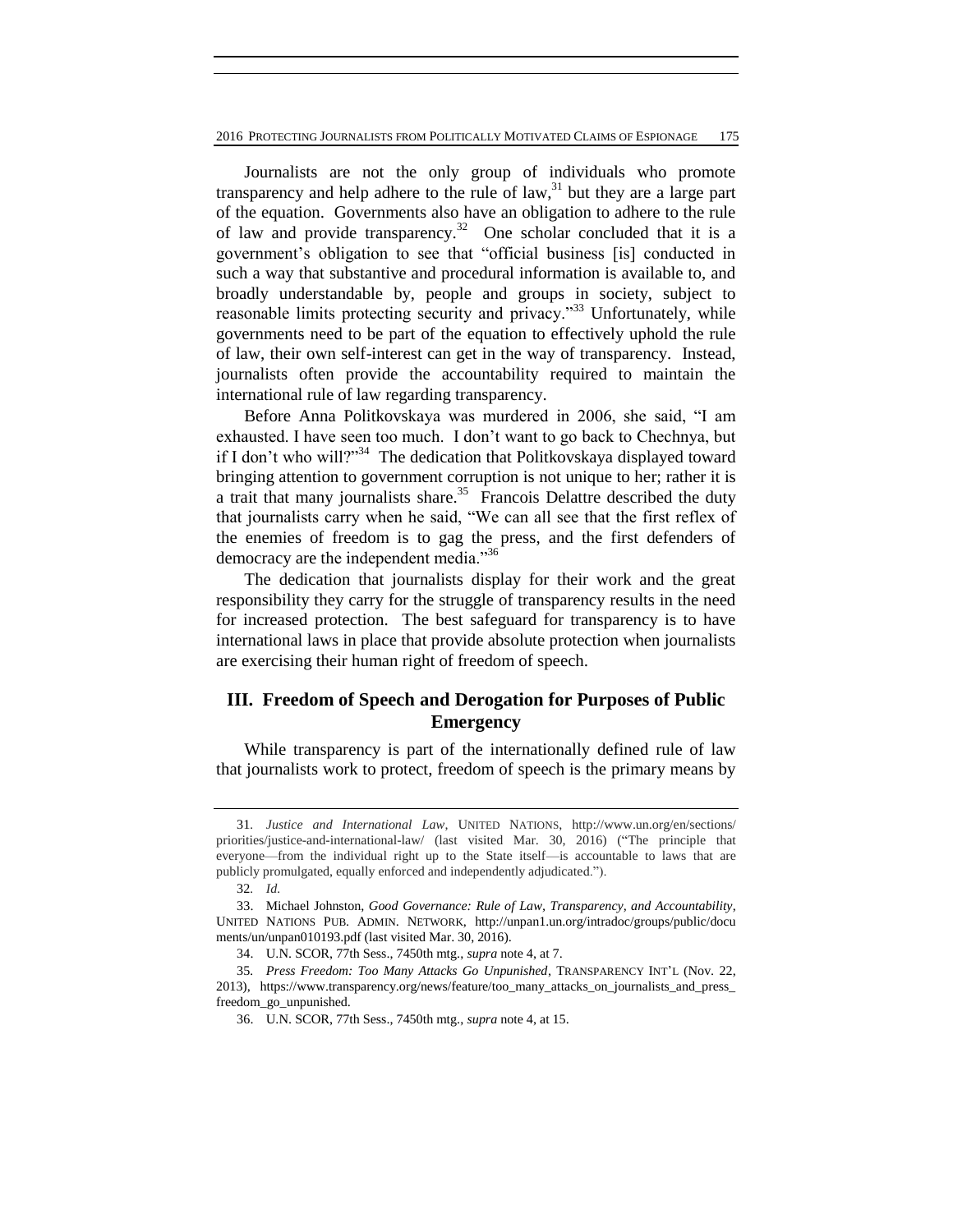which journalists accomplish this goal. Freedom of speech is a human right protected in the International Covenant on Civil and Political Rights  $("ICCPR")$ .<sup>37</sup> The ICCPR is a human rights treaty that was adopted in 1966 and put into effect in  $1976$ <sup>38</sup>. The treaty is significant because it is one of three documents (the other two being the Universal Declaration of Human Rights and the International Covenant on Economic Social and Cultural Rights) that comprise what is known as the International Bill of Human Rights.<sup>39</sup> The treaty provides for "recognition of the inherent dignity and of the equal and inalienable rights of all members of the human family  $\dots$ <sup>40</sup> In the ICCPR, Article 19 asserts that "everyone shall have the right to hold opinions without interference" and "everyone shall have the right to freedom of expression; this right shall include freedom to seek, receive and impart information of all kinds, regardless of frontiers, either orally, in writing or print, in the form of art, or through any other media of his choice."<sup>41</sup> The Universal Declaration of Human Rights further explains that it is impermissible for any "state group or person . . . to engage in any activity or perform any act aimed at the destruction of any of the rights and freedoms set forth herein."<sup>42</sup> Plainly stated, the freedom of expression is a protected human right and governments and other individuals in power should not do anything to harm or impede that right.

For the benefit of society, the freedom of speech provides a way for journalists to report, participate in, and protect the internationally defined rule of law regarding transparency. Francois Delattre explained the duty that governments have to help journalists fulfill this obligation when he said, "It is first and foremost the responsibility of Governments to protect journalists and allow them to carry out their duties independently and without hindrance." $43$ 

While the right to freedom of speech is requisite for true transparency, there is a doctrine in international law that allows a state to briefly suspend its legal obligation to uphold these rights. The derogation doctrine permits

<sup>37.</sup> International Covenant on Civil and Political Rights, Dec. 19, 1966, S. Treaty Doc. 95- 20, 999 U.N.T.S. 171 [hereinafter "ICCPR"].

<sup>38.</sup> There are seventy-four signatories to the treaty, and the United States signed the treaty on October 5, 1977 and ratified it on June 8, 1992. *United Nations Treaty Collection*, UNITED NATIONS, https://treaties.un.org/pages/viewdetails.aspx?chapter=4&src=treaty&mtdsg\_no=iv-4&lang=en (last visited Mar. 30, 2016).

<sup>39</sup>*. FAQ: The Covenant on Civil & Political Rights (ICCPR)*, ACLU, https://www.aclu. org/faq-covenant-civil-political-rights-iccpr (last visited Mar. 30, 2016).

<sup>40.</sup> ICCPR, *supra* note 37, at 172.

<sup>41</sup>*. Id.* art. 19. The reason that Article 19 does not provide the adequate protection needed for journalists is that a state can derogate from it. This will be further explained and a resolution provided later in the paper.

<sup>42.</sup> G.A. Res. 217 (III)A, Universal Declaration of Human Rights, art. 30 (Dec. 12, 1948).

<sup>43.</sup> U.N. SCOR, 77th Sess., 7450th mtg., *supra* note 4, at 15.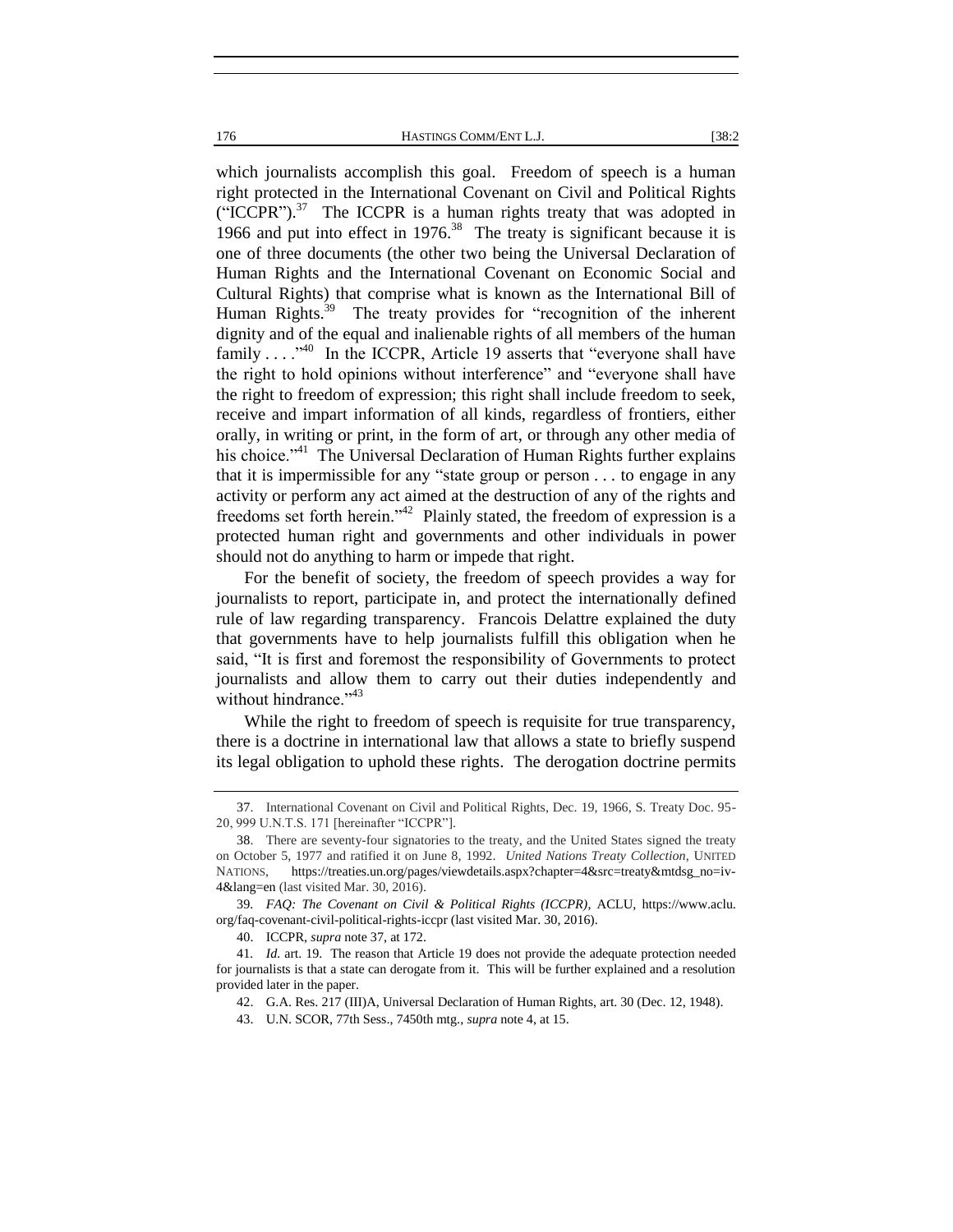a state to rescind some of its human rights obligations under very temporary and specific circumstances. In other words, a state does not have to "guarantee" the right that would otherwise be protected, and the state can even inhibit the general public from enjoying the right. Article 4 of the ICCPR maintains that derogation is only permissible in times of "public emergency."<sup>44</sup> Examples of public emergencies include "... armed conflicts, civil and violent unrest, environmental and natural disasters,  $etc.$ <sup>"45</sup>

# **A. Current Laws Allowing a State to Derogate Human Rights**

The ability of a government to suspend or ignore such obligations does not apply to all human rights. Unfortunately, the present derogation doctrine allows a government to ignore Article 19—which provides for the freedom of speech—in times of emergency.<sup>46</sup> When a state decides to derogate from the obligation detailed in Article 19 of the ICCPR, it can infringe on the right that an individual has to speak freely.

Article 4 of the ICCPR outlines when derogation is appropriate and freedom of speech is conspicuously not protected:

In time of public emergency which threatens the life of the nation and the existence of which is officially proclaimed, the State Parties to the present Covenant may take measures derogating from their obligations under the present Covenant to the extent strictly required by the exigencies of the situation, provided that such measures are not inconsistent with their other obligations under international law and do not involve discrimination solely on the ground of race, colour, sex, language, religion or social origin.

No derogation from articles 6, 7, 8 (paragraphs 1 and 2), 11, 15, 16, and 18 may be made under this provision.

Any State Party to the present Covenant availing itself of the right of derogation shall immediately inform the other State Parties to

<sup>44.</sup> ICCPR, *supra* note 37, art. 4.

<sup>45.</sup> The rule of law in armed conflicts project looks at how international law is implemented in both international and noninternational armed conflict. It "systematically qualifies situations of armed violence in accordance with the definition of armed conflict under international humanitarian law. It also reports on, and analyses, relevant national, regional, and international case-law." *Derogation from Human Rights Treaties in Situations of Emergency*, RULE OF LAW IN ARMED CONFLICTS PROJECT, http://www.genevaacademy.ch/RULAC/derogation\_from\_ shuman\_rights\_treaties\_in\_situations\_of\_emergency.php (last visited Mar. 30, 2016).

<sup>46.</sup> There are two different schools of thought to determine what a state is obligated to do with respect to derogation. One theory reasons that a government's obligation requires them to "provide" the right being protected. The second theory holds that a government's obligation does not require it to "provide" the right, rather it must not "infringe" on the right being protected. The majority opinion has determined that the government's obligation regarding freedom of speech is that the government cannot "infringe" on that right.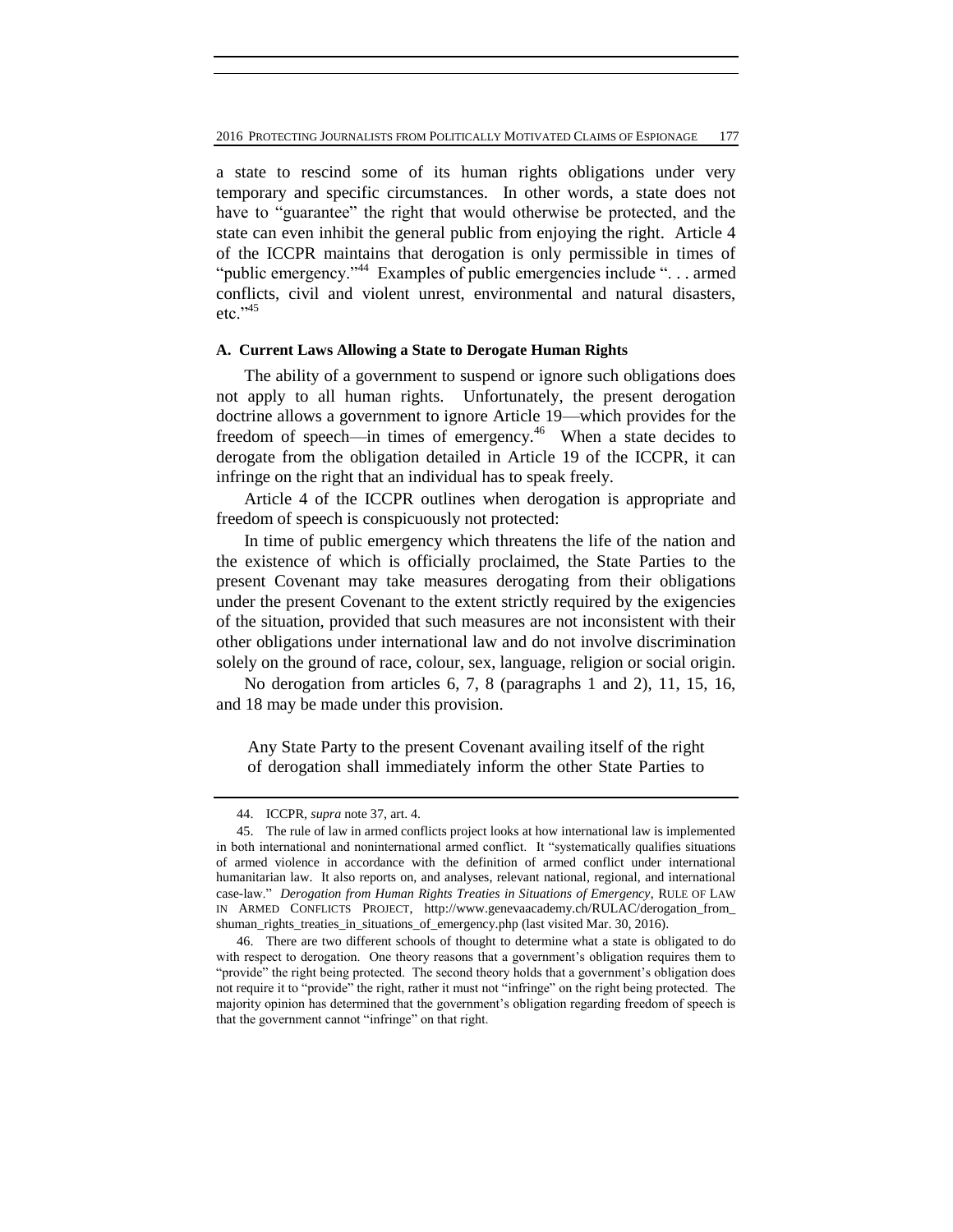the present Covenant, through the intermediary of the Secretary-General of the United Nations, of the provisions from which it has derogated and of the reasons by which it was actuated. A further communication shall be made, through the same intermediary, on the date on which it terminates such derogation. $47$ 

Derogation does not apply to core human rights, which are given more protection and security than other rights. These core rights include the following: right to life; prohibition of torture, cruel, inhuman and degrading treatment; prohibition of medical or scientific experimentation without consent; and freedom of thought, conscience and religion.<sup>48</sup> Regardless of the situation or circumstance, no government, person, or entity can take away a nonderogable, core right.<sup>49</sup>

For a nation state to legally derogate from its obligation to enforce a right, the state must also immediately inform the other parties to the ICCPR and provide the reasons for the derogation.<sup>50</sup> These requirements protect individuals from a state that may take advantage of the doctrine of derogation and capriciously rid itself of the obligation to protect important human rights. Unfortunately, when a government declares a state of emergency, it often leads governments to participate in "actions that are incompatible with the right to freedom of expression and, in particular to a free media."<sup>51</sup>

The General Assembly to the United Nations is concerned that during states of emergency, "many governments take aggressive action against freedom of expression in many different forms: by suspending TV news channels, blocking websites and telephone services, attacking detaining and arresting journalists covering protests and appointing government officials to monitor, and in effect censor, the content of newspapers."<sup>52</sup> One of the consequences of a state of emergency is that governments frequently act arbitrarily, and subjectively detain and arrest individuals without the normal legal safeguards in place. When freedom of speech is not privileged and governments arbitrarily detain journalists, transparency

<sup>47.</sup> ICCPR, *supra* note 37, art. 4.

<sup>48</sup>*. Id.* art. 6.

<sup>49</sup>*. Core Human Rights in the Two Covenants*, UNITED NATIONS HUMAN RIGHTS OFFICE OF THE HIGH COMM'R (Sept. 2013), http://nhri.ohchr.org/EN/IHRS/TreatyBodies/Page%20 Documents/Core%20Human%20Rights.pdf.

<sup>50</sup>*. See* ICCPR, *supra* note 37, art. 4.

<sup>51.</sup> G.A. Res. A/HRC/7/14, Promotion and Protection of All Human Rights, Civil, Political, Economic, Social and Cultural Rights, Including the Right to Development ¶ 44 (Feb. 28, 2008). 52*. Id.*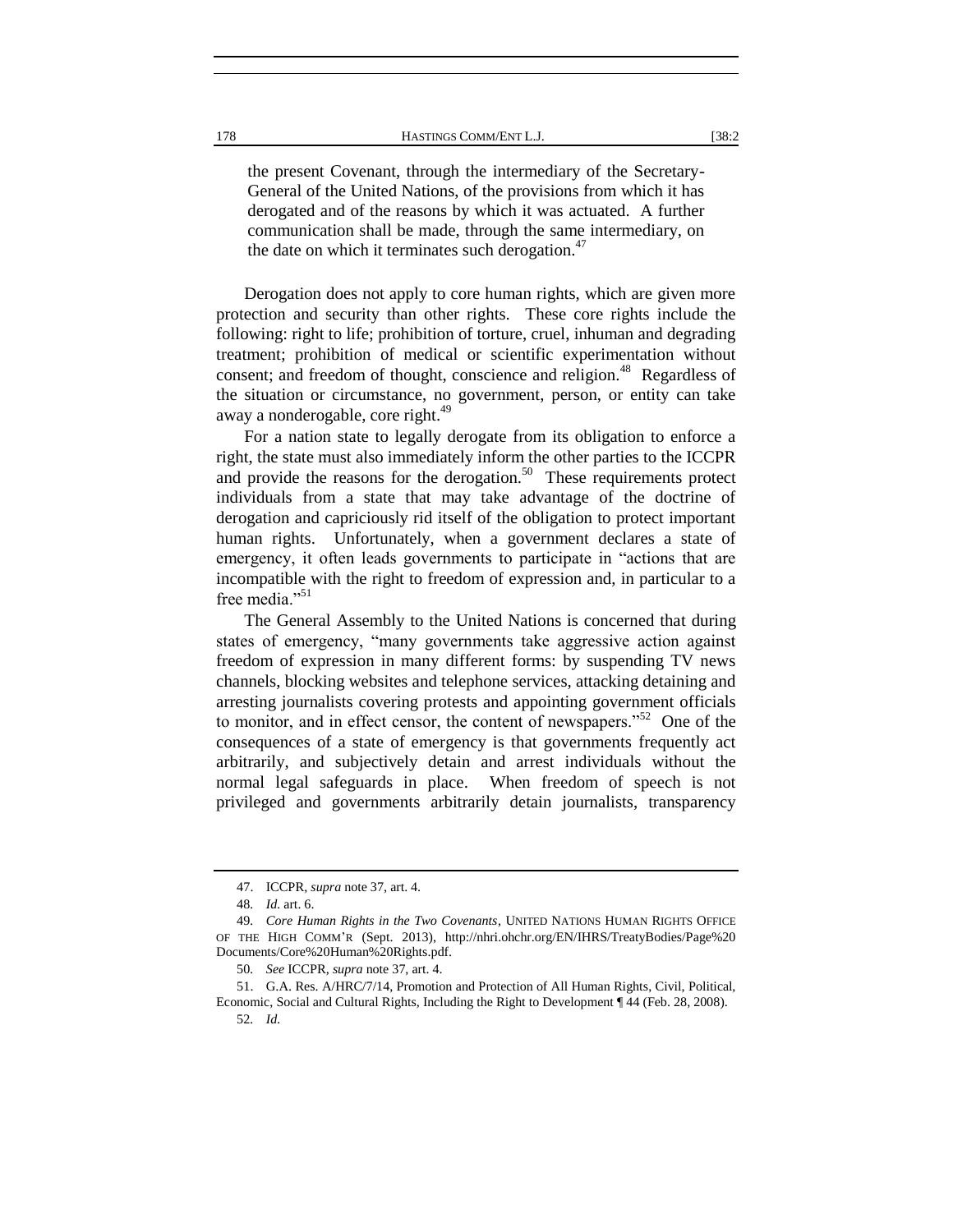becomes diminished. Thus, with transparency diminished, there is an increase of the likelihood of corruption.

#### **B. Derogation of Freedom of Speech**

Reporters Without Borders, a nonprofit organization that works to protect journalists and advocate for the freedom of information, annually publishes the World Press Freedom Index ("the Index"), which analyzes and ranks countries based on their protection of the freedoms of speech and information.<sup>53</sup> To determine its rankings, the Index examines "media pluralism and independence, respect for the safety and freedom of journalists, and the legislative, institutional and infrastructural environment in which the media operate."<sup>54</sup> According to the 2015 Index there has been a "worldwide deterioration in the freedom of information . . . . Beset by wars, the growing threat from non-state operatives, violence during demonstrations and the economic crisis, the media freedom is in retreat on all five continents."<sup>55</sup>

The deterioration of freedom of information curbs the ability of journalists to successfully do their jobs, which leads to reduced transparency. For example, in 2013, Japan passed a Special Intelligence protection bill aimed at keeping any national security intelligence classified with harsh sentencing standards for any whistleblower or journalist who leaked any "sensitive" information.<sup>56</sup> Sensitive information includes "Japan's maritime border disputes with China, and North Korea's nuclear ambitions."<sup>57</sup> Reporters Without Borders released a statement opposing the law: "By imposing heavy penalties on those who obtain classified information in a 'grossly inappropriate' manner and then publish it, parliament is making investigative journalism illegal, and is trampling on the fundamental principles of the confidentiality of journalists' sources and 'public interest.'<sup>558</sup> Japan's relationships and the events transpiring with

<sup>53.</sup> The organization lists five objectives in their mission statement: 1) is to continuously monitor attacks on freedom of information worldwide, 2) to denounce any such attacks on the media, 3) to act in cooperation with governments to find censorship and laws aimed at restricting freedom of information, 4) to morally and financially assist persecuted journalists, as well as their families, and 5) to offer material assistance to war correspondents in order to enhance their safety. *World Press Freedom Index 2015: Decline on All Fronts*, REPORTERS WITHOUT BORDERS, https://index.rsf.org/#!/presentation (last visited Mar. 30, 2016).

<sup>54</sup>*. Id.*

<sup>55</sup>*. Id.*

<sup>56.</sup> Yoshihide Suga, Chief Cabinet Secretary, Press Conference (Nov. 7, 2013) (transcript available at http://japan.kantei.go.jp/tyoukanpress/201311/07\_a.html).

<sup>57</sup>*. Prime Minister Shinzo Abe Urged to Abandon State Secrecy Bill*, REPORTERS WITHOUT BORDERS (Nov. 27, 2013), http://en.rsf.org/japan-prime-minister-shinzo-abe-urged-to-27-11-201 3,45515.html.

<sup>58</sup>*. Id.*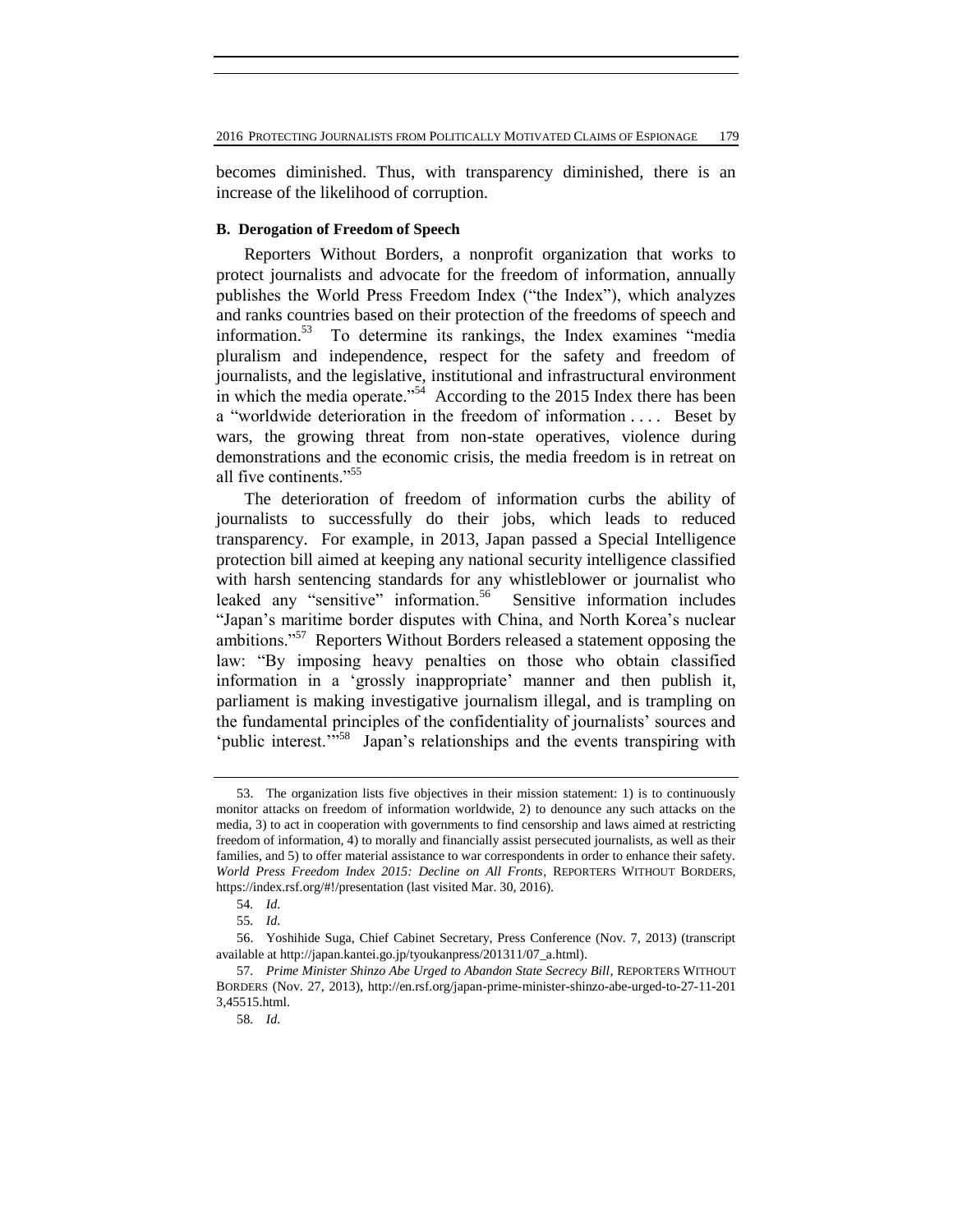both China and North Korea are important to the people of Japan and affect Japanese safety. Penalizing journalists for reporting and sharing information labeled "sensitive" severely limits journalists to effectively do their jobs.

#### **C. Protection of Freedom of Speech**

Some countries are doing a respectable job upholding a journalist's right to freedom of speech. For the fourth year in a row, Finland is number one on the Index.<sup>59</sup> In Finland it is "extremely rare for journalists to receive jail terms for what they write and there is a great deal of media pluralism."<sup>60</sup> Thus, Finland is successful because the government does not arbitrarily detain journalists, and allows journalists to share opinions and ideas that diverge from the government. Journalists in Finland are entitled to freedom of speech and therefore they are able to ensure transparency.

When looking at a journalist's role in upholding the rule of law, it is freedom of speech that allows them to help transparency come to fruition, but there are also examples of journalists publishing sensitive information that have led to negative consequences. For example, during the War on Terror, President Bush alleged that Osama bin Laden remained hidden by discarding his phone and changing his tactics and methods because the media reported about the use of his satellite phone.<sup>61</sup> Additionally, a former Russian Military officer once penned, "I was amazed—and Moscow was very appreciative—at how many times I found very sensitive information in American newspapers. In my view, Americans tend to care more about scooping their competition than about national security, which made my job easier."<sup>62</sup>

While there are times when journalists publish sensitive information that has unintended and potentially negative consequences, the press still needs to be given the benefit of the doubt due to the pertinent role they play in society. In a landmark case from the U.S. Supreme Court, Justice Black explained the importance of the freedom of the press when he wrote,

The press was to serve the governed, not the governors. The Government's power to censor the press was abolished so that the press would remain forever free to censure the Government. The

<sup>59</sup>*. World Press Freedom Index 2015: Decline on All Fronts*, REPORTERS WITHOUT BORDERS, *supra* note 53.

<sup>60</sup>*. Reporters Without Borders Press Freedom Index 2014 (Latest) No. 1 Finland, America No. 46th*, LIVELEAK (June 17, 2015), http://www.liveleak.com/view?i=4c7\_1434564407.

<sup>61.</sup> Rachel Smolkin, *Judgment Calls*, AM. JOURNALISM REV. (2006), http://ajrarchive. org/Article.asp?id=4185.

<sup>62.</sup> STANISLAV LUNEV, THROUGH THE EYES OF THE ENEMY 135 (1998).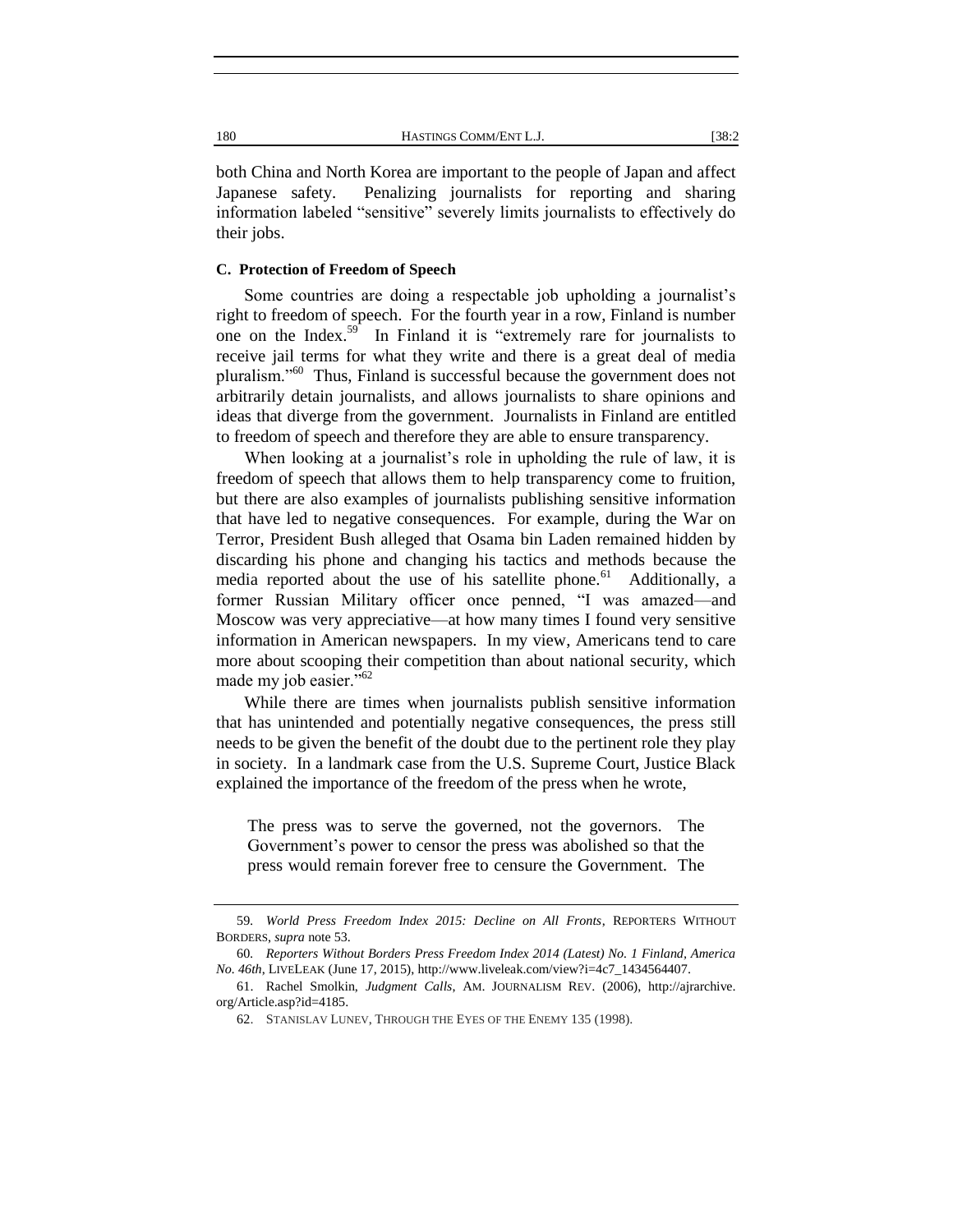press was protected so that it could bare the secrets of government and inform the people. Only a free and unrestrained press can effectively expose deception in government.<sup>63</sup>

If greater restrictions are put on the press as a result of bad judgment calls by a few editors and journalists who publish sensitive information, journalists will be unable to fulfill their "watchdog" role in society. Additionally, greater restrictions on the freedom of speech will likely lead to an increased number of politically-motivated claims of espionage.

# **D. Politically-Motivated Claims of Espionage Under the Guise of National Security**

One of the more serious ways that a nation state censors journalistic freedom of speech is detaining journalists on politically motivated claims of espionage. Suppression of freedom of speech by arbitrarily threatening or detaining journalists on these claims creates a chilling effect on the media and the rule of law regarding transparency cannot be realized. As the following examples highlight, it is an unfortunate reality that as a result of providing transparency, journalists are often the first who are detained on these types of politically motivated claims.<sup>64</sup>

In August 2015, Cameroon freelance journalist Simon Ateba was detained on espionage charges after investigating the conditions of a Nigerian refugee camp.<sup>65</sup> The President of the Cameroon Journalist Trade Union, Dennis Nkwebo, condemned the arrest and acknowledged that "journalists suffer repression in the hands of military authorities" and that it was not uncommon for journalists in that area to be hauled into tribunals for possessing information without informing the government.<sup>66</sup>

<sup>63.</sup> New York Times Co. v. United States, 403 U.S. 713, 717 (1971).

<sup>64.</sup> Suppressing the media with "national security" claims does not always result in espionage charges. Alternatively, journalists are detained but not charged, or there are instances where government suspends the Internet and cell phones. For example, dozens of reporters have been detained, but not charge with espionage, in Turkey because of the reporting they have done regarding the current conflict with the Kurdish people. Additionally, in India it has been reported that "mobile Internet and communications are suspended in response to any unrest." *Biggest Rises and Falls in the 2014 World Press Freedom Index*, REPORTERS WITHOUT BORDERS (Dec. 16, 2014), http://www.mfwa.org/biggest-rises-and-falls-in-the-2014-world-press-freedom-index/.

<sup>65</sup>*. Journalist Detained for Four Days in Cameroon, Accused of Espionage*, COMM. TO PROTECT JOURNALISTS, (Sept. 2, 2015, 10:18AM), https://cpj.org/2015/09/journalist-detainedfor-four-days-in-cameroon-accu.php.

<sup>66</sup>*. Cameroonian Journalists Union, CPJ, Others Condemn Arrest of Nigerian-Based Journalist*, PREMIUM TIMES (Aug. 30, 2015), http://www.premiumtimesng.com/news/top-news/ 189233-cameroonian-journalists-union-cpj-others-condemn-arrest-of-nigerian-basedjournalist.html.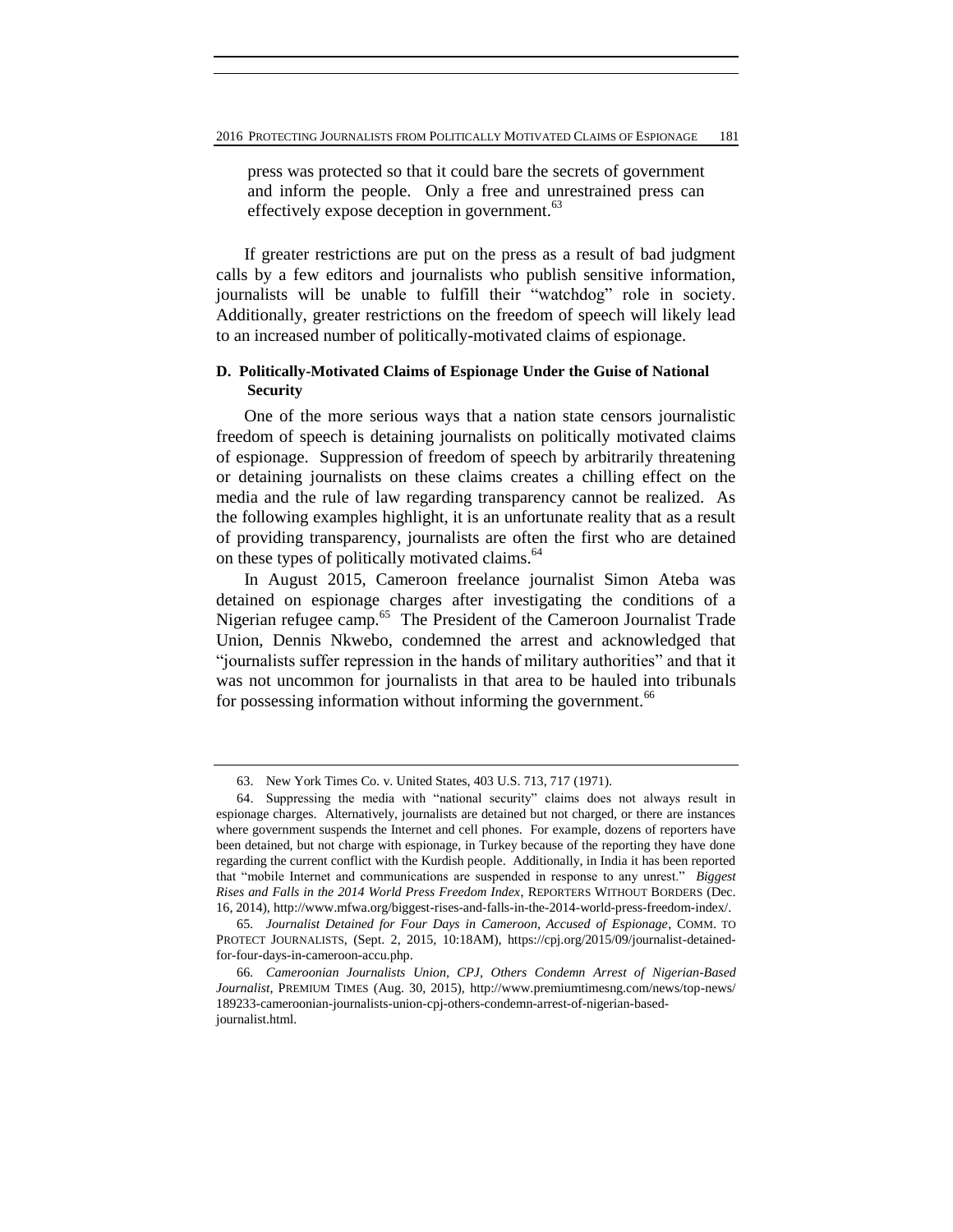Similarly, on July 22, 2014, Jason Rezaian, a *Washington Post* journalist, was arrested in Iran and charged with espionage.<sup>67</sup> Rezaian, a dual citizen of the United States and Iran, was stationed in Iran as the bureau chief for the *Washington Post* and regularly wrote about the government and overall situation in Iran.<sup>68</sup> After detaining him for almost 15 months, the government of Iran found Rezaian guilty. $\overline{6}$ <sup>9</sup> The trial was held in secret and Iran has been unwilling to share any of the evidence that led to his arrest, detention, and ultimate conviction.<sup>70</sup> John Hughes, the president of the National Press Club, issued the following statement after news of Rezaian's conviction:

Now it is time for the community of nations to step forward as one and demand the release of Jason Rezaian from prison in Iran. This has been a sham trial from the beginning. The process was closed to the press. There were no witnesses. There was no evidence. Jason is guilty of nothing. He was taken from his home without charges and held without charges for months. This is absurd. No nation should be allowed to behave in this manner. These sham trials must stop. $11$ 

The detentions of both Rezaian and Ateba exemplify the types of politically-motivated situations from which journalists need protection.<sup>72</sup> Notably, a journalist need not be formally charged with espionage for a chilling effect to take place; a government need only invade a journalist's privacy during an investigation for the chilling effect to occur.

In 2013, it was discovered that the U.S. Department of Justice ("DOJ") was investigating Fox News reporter James Rosen under suspicion that he

71*. National Press Club Statement on Jason Rezaian Trial*, THE NAT'L PRESS CLUB (Oct. 12, 2015), http://www.press.org/news-multimedia/news/national-press-club-statement-jason-rezaian-trial.

72. Jason Rezaian, and other American detainees, were released in January 2016. They were "set free in exchange for U.S. clemency offered to seven Iranians charged or imprisoned for sanctions violations and the dismissal of outstanding charges against 14 Iranians outside the United States." Carol Morello et al., *Plane Leaves Iran with Post Reporter, Other Americans in Swap*, WASH. POST (Jan. 17, 2016), https://www.washingtonpost.com/world/iran-releases-post-co rrespondent-jason-rezaian-iranian-reports-say/2016/01/16/e8ee7858-ba38-11e5-829c-26ffb874a1 8d\_story.html?hpid=hp\_hp-banner-high\_rezaian-1030am%3Ahomepage%2Fstory.

<sup>67.</sup> Aresu Eqbali, *Washington Post Reporter Jason Rezaian Sentenced to Prison in Iran*, WALL ST. J. (Nov. 22, 2015, 9:37 AM), http://www.wsj.com/articles/washington-post-reporterjason-rezaian-sentenced-to-prison-in-iran-1448198251.

<sup>68</sup>*. Id.*

<sup>69.</sup> Editorial Board, *Iran's Cruel and Arbitrary Treatment of the Post's Jason Rezaian*, WASH. POST (Nov. 23, 2015), https://www.washingtonpost.com/opinions/irans-cruel-and-arbitrar y-treatment-of-the-posts-jason-rezaian/2015/11/23/452af84c-9213-11e5-a2d6-f57908580b1f\_stor y.html.

<sup>70.</sup> Eqbali, *supra* note 67.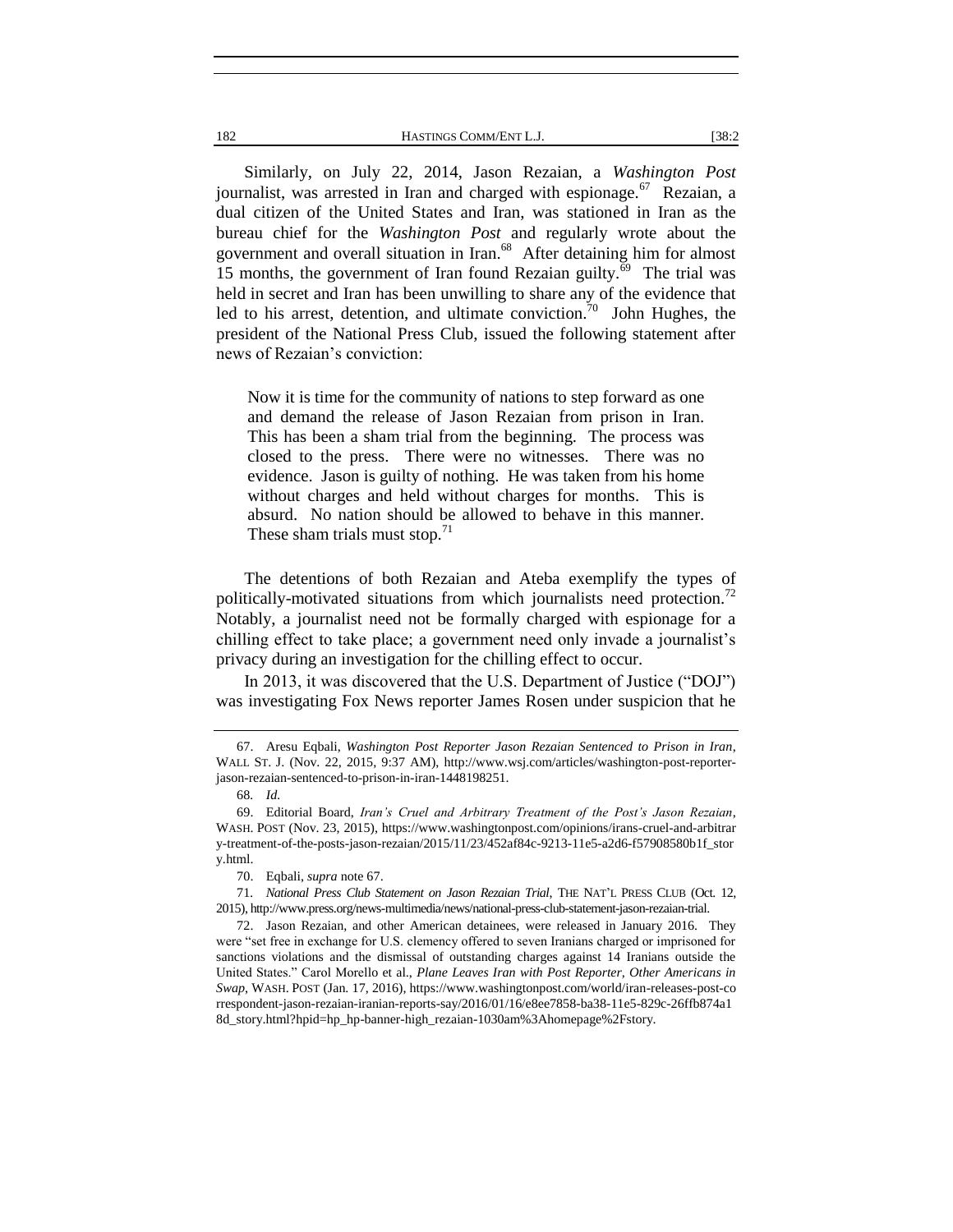2016 PROTECTING JOURNALISTS FROM POLITICALLY MOTIVATED CLAIMS OF ESPIONAGE 183

was a possible co-conspirator regarding leaked classified information.<sup>73</sup> The *Washington Post* reported that the Obama Administration "pursued more leak investigations under the 1917 Espionage Act than all previous administrations combined" and that the investigators "pulled Rosen's security badge records, phone logs and his personal emails."<sup>74</sup> While the DOJ brought no official charges, the incident created a stage for a discussion about the chilling effects of criminalizing the practices of journalists. Seasoned journalist Brit Hume responded to the DOJ's investigation by saying that they had crossed a "clear bright line" when seizing Rosen's records.<sup>75</sup> The White House's response to the investigation was that reporters needed to be able to pursue investigative journalism, but they "had to be mindful of the need to protect classified information because of our national security interests."<sup>76</sup> When governments detain or threaten journalists on espionage claims, they often do so under the guise of "national security."

To understand national security, it is helpful to recognize when national security claims can or cannot be invoked. The Siracusa Principles provide guidance on the limitation and derogation provisions in the ICCPR:

1. National security may be invoked to justify measures limiting certain rights only when they are taken to protect the existence of the nation or its territorial integrity or political independence against force or threat of force.

2. National security cannot be invoked as a reason for imposing limitations to prevent merely local or relatively isolated threats to law and order.

3. National security cannot be used as a pretext for imposing vague or arbitrary limitations and may only be invoked when there exists adequate safeguards and effective remedies against abuse.

4. The systematic violation of human rights undermines true national security and may jeopardize international peace and security. A state responsible for such violation shall not invoke national security as a justification for measures aimed at

<sup>73</sup>*. Justice Department's Scrutiny of Fox News Reporter James Rosen in Leak Case Draws Fire*, WASH. POST (May 20, 2013), https://www.washingtonpost.com/local/justice-departmentsscrutiny-of-fox-news-reporter-james-rosen-in-leak-case-draws-fire/2013/05/20/c6289eba-c162-11 e2-8bd8-2788030e6b44\_story.html.

<sup>74</sup>*. Id.*

<sup>75</sup>*. Id.*

<sup>76</sup>*. Id.*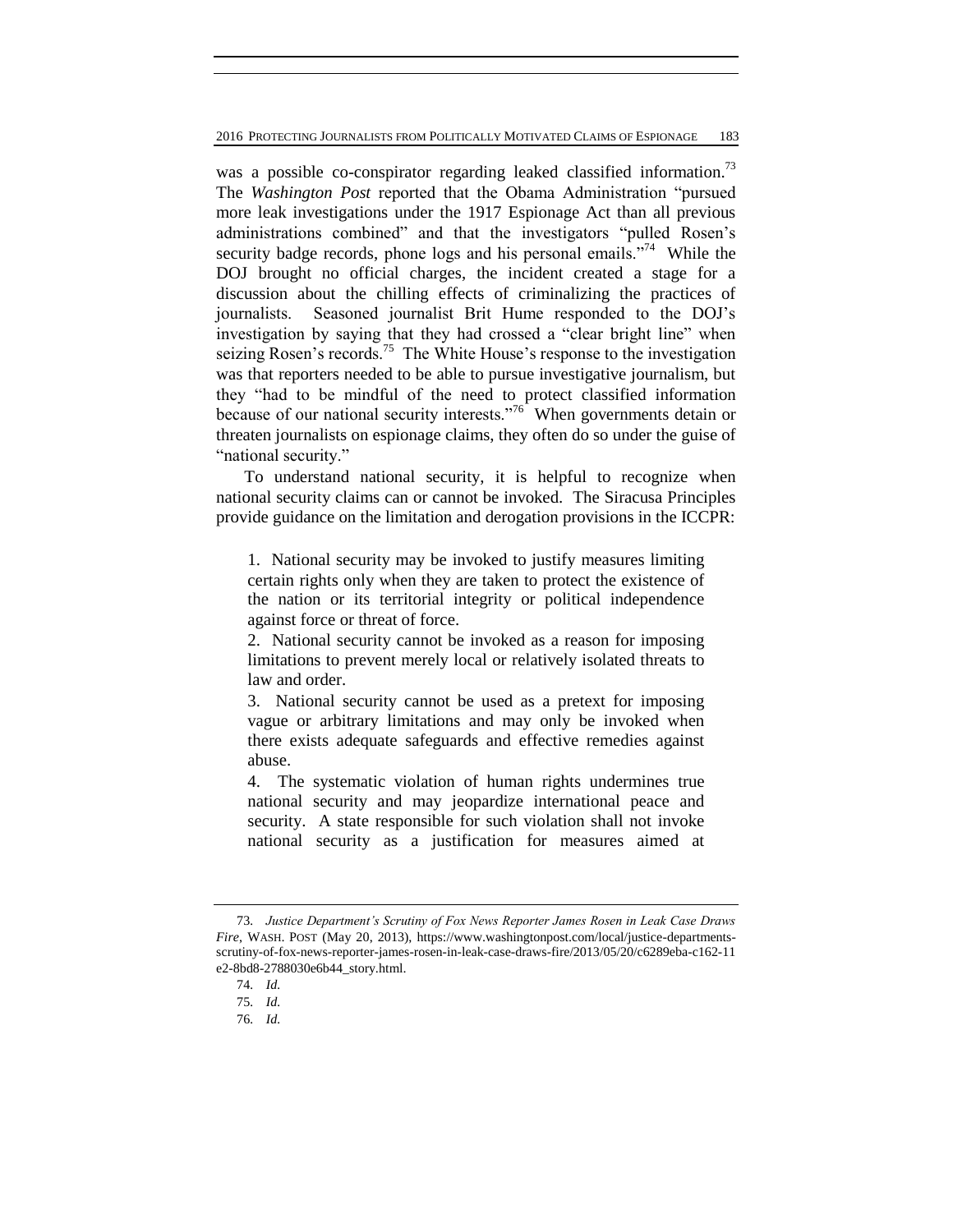suppressing opposition to such violation or at perpetrating repressive practices against its population. $^{77}$ 

The main concern regarding national security arguments with respect to protection of freedom of speech is the likelihood that a state will abuse the notion of what constitutes a national security issue.

Consequently, governments may make false claims regarding national security to justify suppression of political speech and detain those providing undesired overview and transparency. The Parliamentary Assembly of the Council of Europe explained, through an analogous situation, that states can use "national security" to justify undesirable behavior when they explained that "large-scale intrusions of privacy in the name of national security are technically feasible and frequent today, and it can be assumed that other countries with a weaker democratic practice are using the same technologies for privacy intrusions, in particular against political opponents."<sup>78</sup> This example, while not addressing the use of national security claims to detain journalists, shows that governments are willing to justify unpopular or illegal actions by claiming that there is risk to national security. In response to detention of journalists, David Kaye, the United Nations' special investigator on freedom of speech as well as a professor of law at the University of California, Irvine has said, "We're seeing this more and more, this abuse of national security as an excuse to rein in bad news."79

Reporters Without Borders illuminated the practice of governments using national security claims to suppress journalists when they explained that "[c]ountries that pride themselves on being democracies and respecting the rule of law have not set an example, far from it. Freedom of information is too often sacrificed to an overly broad and abusive interpretation of national security needs, marketing a disturbing retreat from democratic practices."<sup>80</sup> National security claims often come in times of peace, but nation states, including those which "pride themselves on

<sup>77.</sup> U.N., Econ. & Soc. Council, Siracusa Principles on the Limitations and Derogation Provisions in the Int'l Covenant on Civil and Political Rights, U.N. Doc. E/CN.4/1985/4, Annex (1985). They include relevant definitions and analysis on the concepts of both limitation and derogation. *Id.*

<sup>78.</sup> Eur. Parl. Ass., *Nat'l Security and Access to Info. Comm. Op.*, Doc. No. 13315 (2013).

<sup>79.</sup> Frank Jordans, *National Security Cited in Crackdown on Journalism Worldwide*, ASSOC. PRESS (Sept. 8, 2015, 9:04 AM), http://bigstory.ap.org/article/fc79b8f9d7c84accb0597bef 08418454/journalists-face-threat-terror-charges-reporting.

<sup>80</sup>*. Biggest Rises and Falls in the 2014 World Press Freedom Index*, REPORTERS WITHOUT BORDERS, *supra* note 64.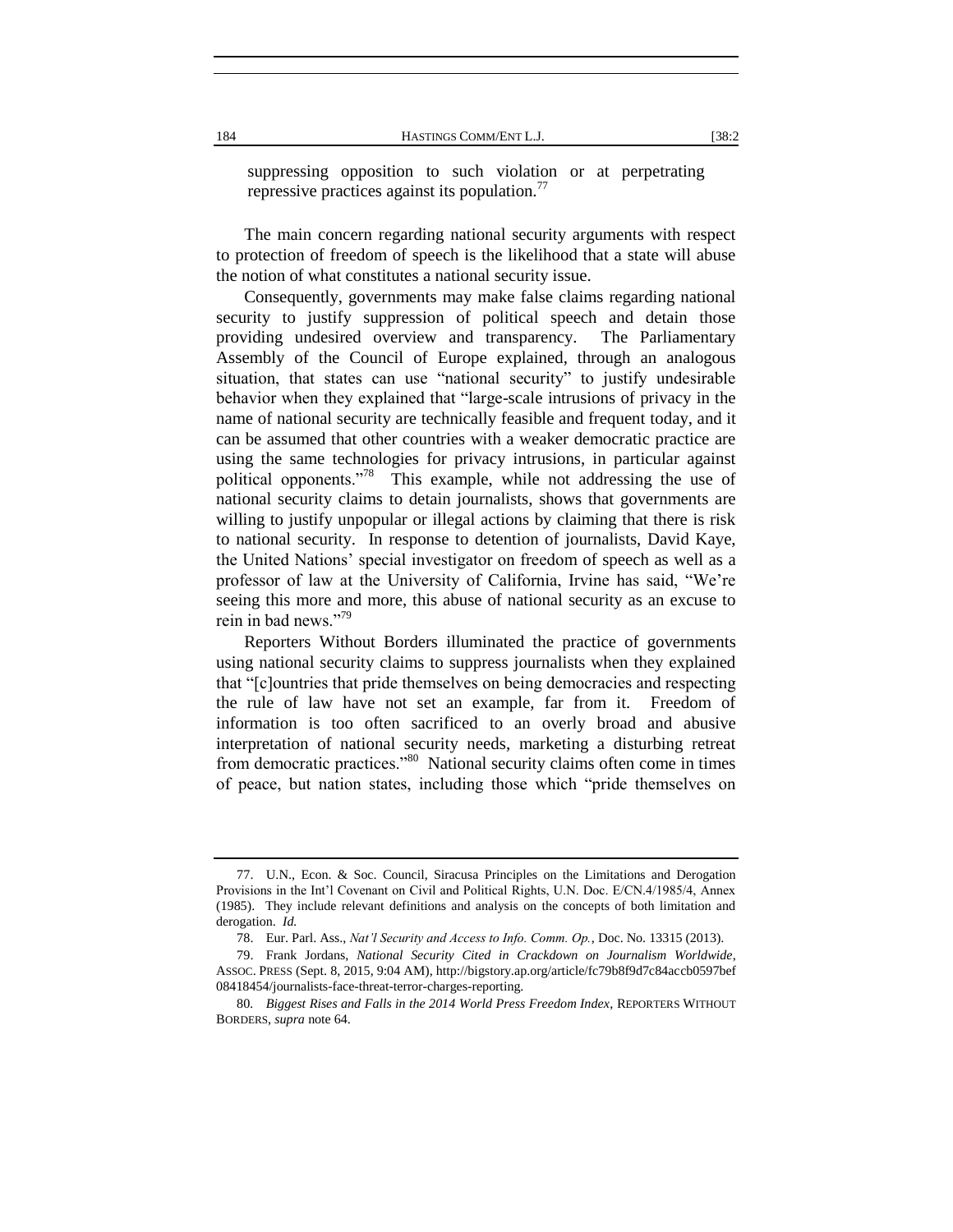being democracies" can also suppress journalists in times of war with false and overbroad claims of espionage.<sup>81</sup>

In June 2015, the Office of General Counsel for the Department of Defense released a manual detailing the United State's interpretation on the law of war. $82$  The Department of Defense explained:

Reporting on military operations can be very similar to collecting intelligence or even spying. A journalist may be subject to security measures and punished if captured. To avoid being mistaken for spies, journalists should act openly and with the permission of relevant authorities. Presenting identification documents, such as the identification card issued to authorized war correspondents or other appropriate identification, may help journalists avoid being mistaken as spies.<sup>83</sup>

The manual goes on to say that governments "may need to censor journalists' works or take other security measures so that journalists do not reveal sensitive information to the enemy."<sup>84</sup>

Soon after the manual's release, several institutions objected to and criticized the manual for the possible restrictions placed on the freedom of the press. The *New York Times* Editorial Board argued:

Allowing this document to stand as guidance for commanders, government lawyers and officials of other nations would do severe damage to press freedoms. Authoritarian leaders around the world could point to it to show that their despotic treatment of journalists—including Americans—is broadly in line with the standards set by the United States Government.<sup>85</sup>

Further, *The Jerusalem Post* explained that some of the criticism surrounding the manual stemmed from the fact that "[f]or better or worse, sometimes journalists get their best scoops by saying they are someone they are not or by claiming to have an approval to enter a restricted area despite lacking the said approval. In the vast majority of these situations,

<sup>81</sup>*. Id.*

<sup>82</sup>*. Law of War Manual*, DEP'T OF DEF. (June 12, 2015), http://www.defense.gov/ Portals/1/Documents/pubs/Law-of-War-Manual-June-2015.pdf.

<sup>83</sup>*. Id.* at 174.

<sup>84</sup>*. Id.*

<sup>85.</sup> Editorial Board, *The Pentagon's Dangerous Views on the Wartime Press*, N.Y. TIMES (Aug. 10, 2015), http://www.nytimes.com/2015/08/10/opinion/the-pentagons-dangerous-viewson-the-wartime-press.html?\_r=0.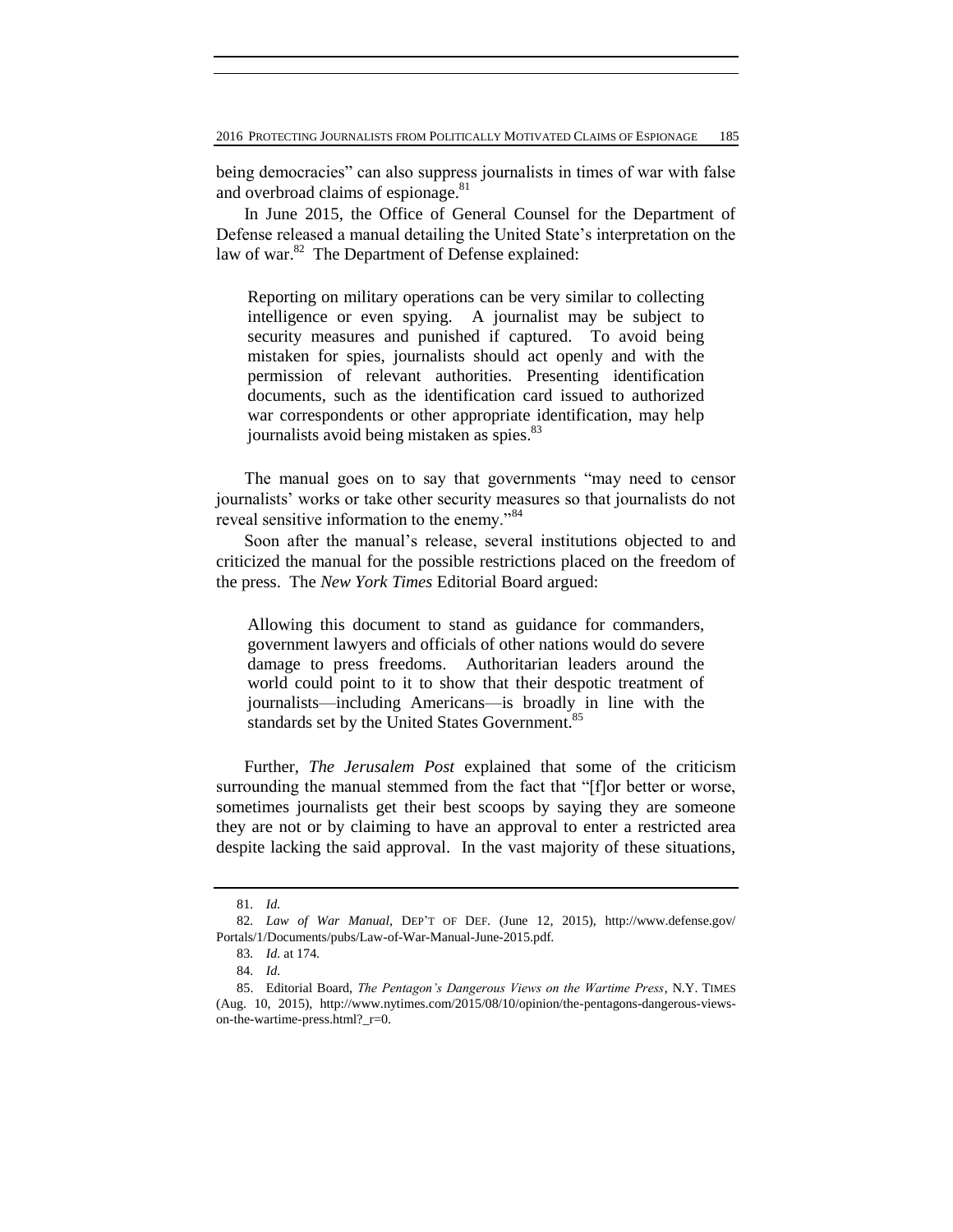there is no nefarious purpose and often even genuine commitment to the public interest to reveal important truths or even blow the whistle on an injustice."<sup>86</sup>

Although the manual is not the law, but rather an explanation of the law, it still has the ability to determine how the Department of Defense their lawyers, military, and civilian personnel, etc.—should react to journalists doing their job in times of war. The manual also sets a precedent for the world as to how journalists should be treated and what rights they are afforded. The backlash on the Department of Defense was aimed at the suppression of the freedom of the press, the possible implications that the manual could have on the right of a free media to ensure transparency, and the possible arbitrary and overreaching espionage claims against journalists. $87$ 

Journalists need protection both during times of peace and times of war. Accordingly, the international community needs to create a standard that would serve as a protection for journalists from politically motivated claims of espionage irrespective of whether times of war or peace prevail.

# **IV. Espionage, Journalism, and International Law**

When looking to safeguard journalists from politically motivated claims of espionage, there are two areas of international law that potentially already provide such protection: international laws regarding espionage and international laws regarding journalism.

#### **A. International Laws Regarding Espionage**

Espionage can be a difficult topic to understand in the international context because there is very little international law to help define the circumstances and implications of a State participating in the activity. Professor A. John Radsan clarified the lack of law on this subject:

Espionage and international law start from different points . . . espionage dates from the beginning of history, while international law, as embodied in customs, conventions, or treaties, is a more recent phenomenon . . they are also based on contradictory

<sup>86.</sup> Yonah Jeremy Bob, *Rule of Law: The Architect*, THE JERUSALEM POST (Nov. 21, 2015, 9:06 AM), http://www.jpost.com/Arab-Israeli-Conflict/Rule-of-Law-The-Architect-434729.

<sup>87.</sup> According to the Jerusalem Post, Charles Allen, a U.S. Department of Defense official, is on record for saying that he stands by the law put forward in the manual but that the "wording of the manual could have been clearer to void controversy" specifically regarding journalists in time of war and that "he expects that there will be rewording of the manual on the journalists section in the manual's first updates." *Id.*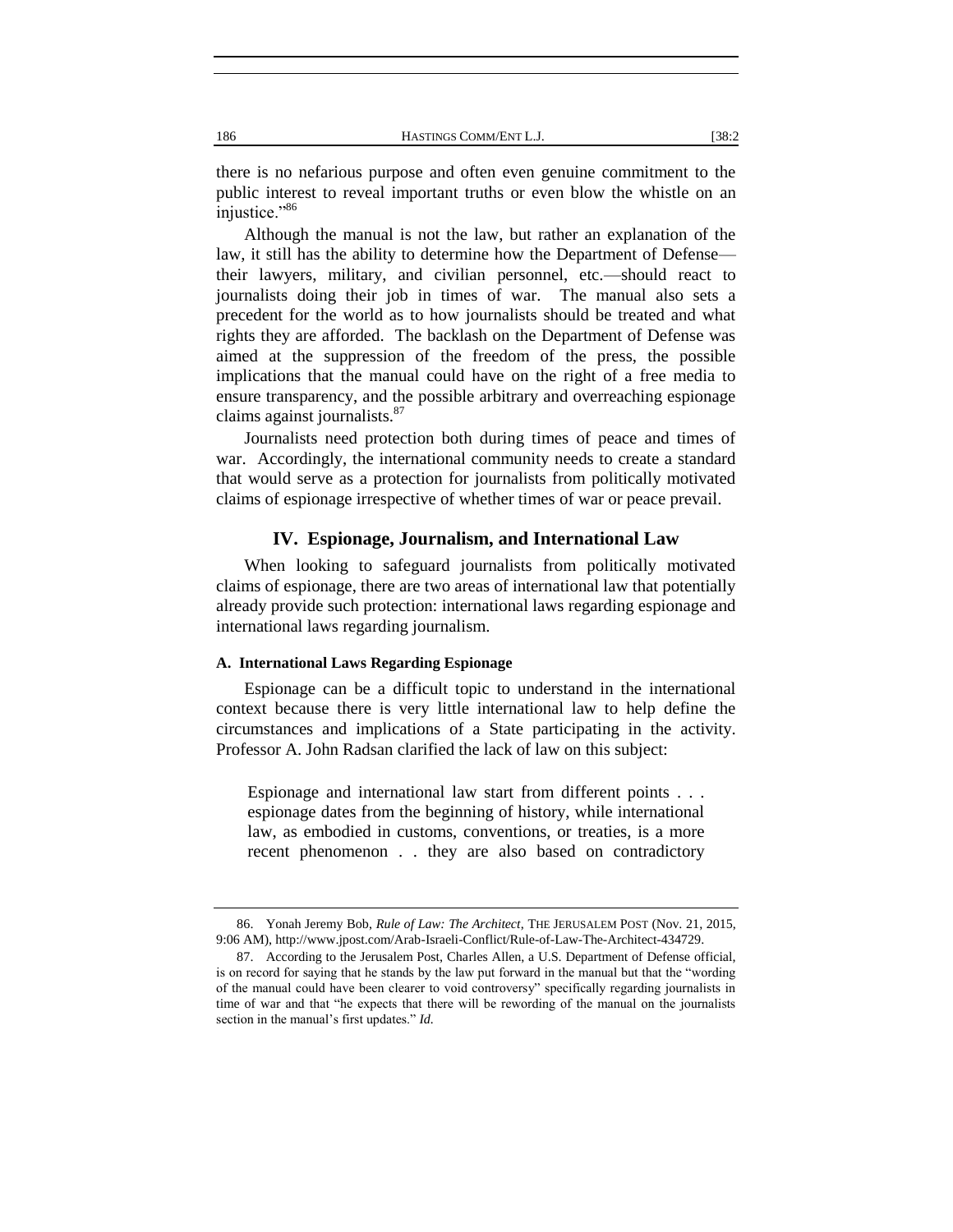principles. The core of espionage is treachery and deceit. The core of international law is decency and common humanity.<sup>88</sup>

The only definite international law regarding espionage is found in circumstances where the laws of war apply. Article 46 of Protocol  $I^{89}$ explains that if a member of a military is captured in uniform on enemy ground as a "scout," she should be given the protection of a prisoner of war, but if that same member is captured without her military uniform and is acting under false pretenses, she will be considered a spy and not given the protections of a prisoner of war.<sup>90</sup> Article 46 also provides that if a spy returns to her own territory and then is later captured, she will be given the protections afforded to a prisoner of war. $91$  Thus, as the only law directly addressing espionage, Article 46 provides no understanding of the legal

90*. Id.* art. 46. Article 46 states:

 4. A member of the armed forces of a Party to the conflict who is not a resident of territory occupied by an adverse Party who has engaged in espionage in that territory shall not lose his right to the status of prisoner of war and may not be treated as a spy unless he is captured before he has rejoined the armed forces to which he belongs.

*Id.* Under the Geneva Convention III, the status of a prisoner of war was expanded to include better-defined conditions of captivity, resources and relief that prisoners of war receive, defined due process rights, and the concept of their speedy release when active hostilities are stopped. Geneva Convention III Relative to the Treatment of Prisoners of War, Aug. 12, 1949, 6 U.S.T. 3316, 75 U.N.T.S. 135 [hereinafter "Geneva Convention III"]

91. Protocol I, *supra* note 89.

<sup>88.</sup> A. John Radsan, *The Unresolved Equation of Espionage and International Law*, 28 MICH. J. INT'L L. 596, 623 (2007).

<sup>89.</sup> Protocol I is a set of international laws that are additional to the Geneva Conventions and are for the protection of Victims of International armed conflicts. Protocol Additional to the Geneva Conventions of 12 August 1949, and Relating to the Protection of Victims of International Armed Conflicts, June 8, 1977, 1125 U.N.T.S. 3 [hereinafter "Protocol I"]. Protocol I is to be used in armed conflict between people who are "fighting against colonial domination and alien occupations and against racist regimes in the exercise of their right of selfdetermination . . . ." *Id.* Preamble, art. 1.

 <sup>1.</sup> Notwithstanding any other provision of the Conventions or of this Protocol, any member of the armed forces of a Party to the conflict who falls into the power of an adverse Party while engaging in espionage shall not have the right to the status of prisoner of war and may be treated as a spy.

 <sup>2.</sup> A member of the armed forces of a Party to the conflict who, on behalf of that Party and in territory controlled by an adverse Party, gathers or attempts to gather information shall not be considered as engaging in espionage if, while so acting, he is in the uniform of his armed forces.

 <sup>3.</sup> A member of the armed forces of a Party to the conflict who is a resident of territory occupied by an adverse Party and who, on behalf of the Party on which he depends, gathers or attempts to gather information of military value within that territory shall not be considered as engaging in espionage unless he does so thorough an act of false pretense or deliberately in a clandestine manner. Moreover, such a resident shall not lose his right to the status of prisoner of war and may not be treated as a spy unless he is captured engaging in espionage.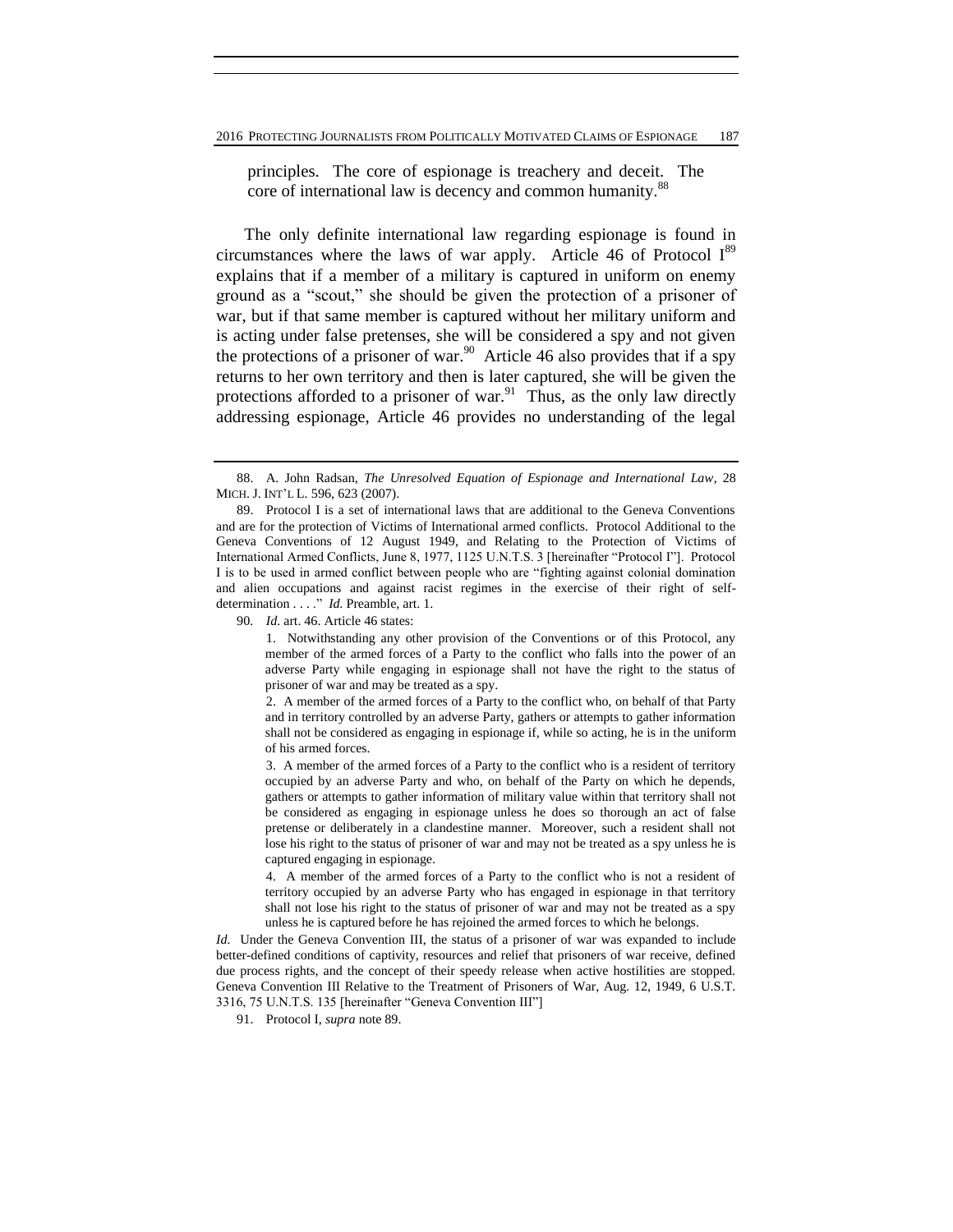implications of espionage during times when a State is not at war, or with respect to persons who are not members of armed forces.

When analyzing espionage in times of peace, there are three views that international scholars embrace. First, espionage is permissible under international law because it can be considered self-defense and it is not against the principle of jus cogens. $92$  Second, espionage is prohibited under international law because it "violates a duty that states have under international law to respect the territorial integrity and political independence of other states."<sup>93</sup> Third, espionage is neither legal nor illegal under international law.  $94$  While there are compelling arguments supporting each of the three theories, there is no consensus as to which theory should prevail. nation states are not willing to give up habits of spying on friends and foes alike,<sup>95</sup> nor are they willing to publicly condone spying out of fear that doing so will provide justification for other states to spy on them. Further, international law is widely accepted as being permissive, meaning that if something is not expressly prohibited, it is not forbidden.<sup>96</sup> Thus, espionage law is not sufficiently developed to clearly exclude the detention of journalists when publishing political speech.

#### **B. International Laws Regarding Journalists**

Areas of law regarding journalists exist, though they do not specifically safeguard journalists against politically motivated claims of espionage.

The first set of laws to protect journalists were enacted in the Lieber Code ("the Code"), adopted during the American Civil War. Article 50 of the Code holds that "citizens who accompany an army for whatever purpose, such as sutlers, editors, or reporters of journals, or contractors, if captured, may be made prisoners of war, and be detained as such."<sup>97</sup> The

<sup>92.</sup> Radsan, *supra* note 88, at 623.

<sup>93.</sup> Cmdr. Roger D. Scott, *Territorially Intrusive Intelligence Collection and International Law*, 46 A.F. L. REV. 217, 218 (1999).

<sup>94.</sup> Radsan, *supra* note 88, at 623.

<sup>95.</sup> In 2013 Edward Snowden gave thousands of classified documents from the NSA to journalists who later published them. The documents included evidence of America spying on Germany and other allies. While America is far from being the only country that participates in this type of behavior, it is one example of a country spying on friends. Shira Ovide, *'I Already Won,' Says NSA Leaker Edward Snowden*, WASH. POST (Dec. 23, 2013, 10:26 PM), http://blogs.wsj.com/digits/2013/12/23/i-already-won-says-nsa-leaker-edward-snowden/; Anton Troianovski, *Germany Warns U.S. About Spying on Its Officials*, WALL ST. J. (July 2, 2015, 9:35 PM), http://www.wsj.com/articles/germany-requests-meeting-with-u-s-ambassador-over-newspying-leaks-1435850048.

<sup>96</sup>*. See generally* Michael Jefferson Adams, *Jus Extra Bellum: Reconstructing the Ordinary, Realistic Conditions of Peace*, 5 HARV. NAT'L SEC. J. 377 (2014).

<sup>97.</sup> General Orders No. 100: Instructions for the Government of Armies of the United States in the Field art. 50, (Apr. 24, 1863).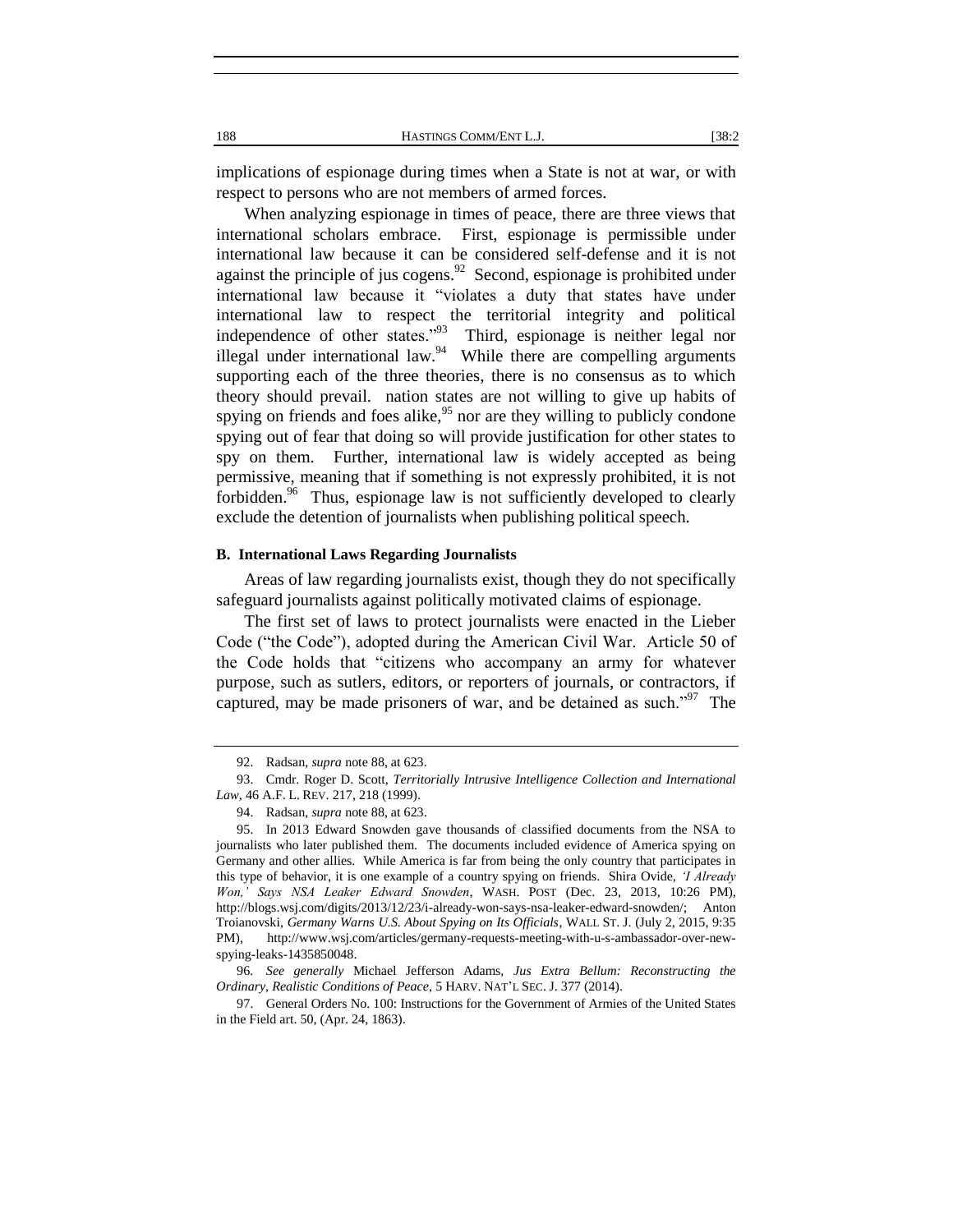Lieber Code became the basis for much of the law of armed conflict and the foundation for rights given to journalists.

Following the Lieber Code, the First Hague Peace Conference of 1899 included Article 13 which provided that "[i]ndividuals who follow an army without directly belonging to it, such as newspaper correspondents and reporters . . . have a right to be treated as prisoners of war, provided they can produce a certificate from the military authorities of the army they were accompanying."<sup>98</sup> This idea was also echoed in Article 13 of the 1907 Hague Regulations<sup>99</sup> and Article 81 of the 1929 Geneva Convention.<sup>100</sup>

After World War II, the Geneva Convention III expanded the protection in Article 4(A):

Prisoners of war, in the sense of the present Convention, are persons belonging to one of the following categories, who have fallen into the power of the enemy ... . Persons who accompany the armed forces without actually being members thereof, such as civilian members of military aircraft crews, war correspondents, supply contractors, members of labour units or of services responsible for the welfare of the armed forces, provided that they have received authorization from the armed forces which they accompany, who shall provide them for that purpose with an identity card similar to the annexed model.<sup>101</sup>

This article affirms that journalists who are accompanying the military (i.e., embedded journalists<sup>102</sup>) are given the protection of a prisoner of war if they are captured.<sup>103</sup> The protection of a prisoner of war is only given to journalists who accompany the military, not to journalists who are in an area of conflict on their own volition. The difference is significant because the many journalists who are working in areas of armed conflict are not

<sup>98.</sup> Hague Convention (II) Regarding the Laws and Customs of War on Land, July 29, 1899, 187 C.T.S. 429.

<sup>99.</sup> International Convention Respecting the Law and Customs of War on Land art. 13, Oct. 18, 1907, 205 Stat. 277.

<sup>100.</sup> Geneva Convention Relative to the Treatment of Prisoners of War art. 81, July 27, 1929, 75 U.N.T.S. 135, 118 L.N.T.S. 343.

<sup>101.</sup> Geneva Convention III, *supra* note 90, art. 4(A).

<sup>102.</sup> "[H]umanitarian law distinguishes between two categories of journalists working in conflict zones: war correspondents accredited to the armed forces and 'independent' journalists . . . ." Alexandre Balguygallois, *Protection des journalistes et des médias en période de conflit armé*, 86 IRRC 37 (Mar. 2004) (Fr.), *translated in Protection of Journalists and Media Professionals in Time of Armed Conflict*, INT'L COMM. OF THE RED CROSS (Jan. 23, 2012), https://www.icrc.org/casebook/doc/case-study/protection-journalists-case-study.htm.

<sup>103.</sup> Protocol I, *supra* note 89, art. 46.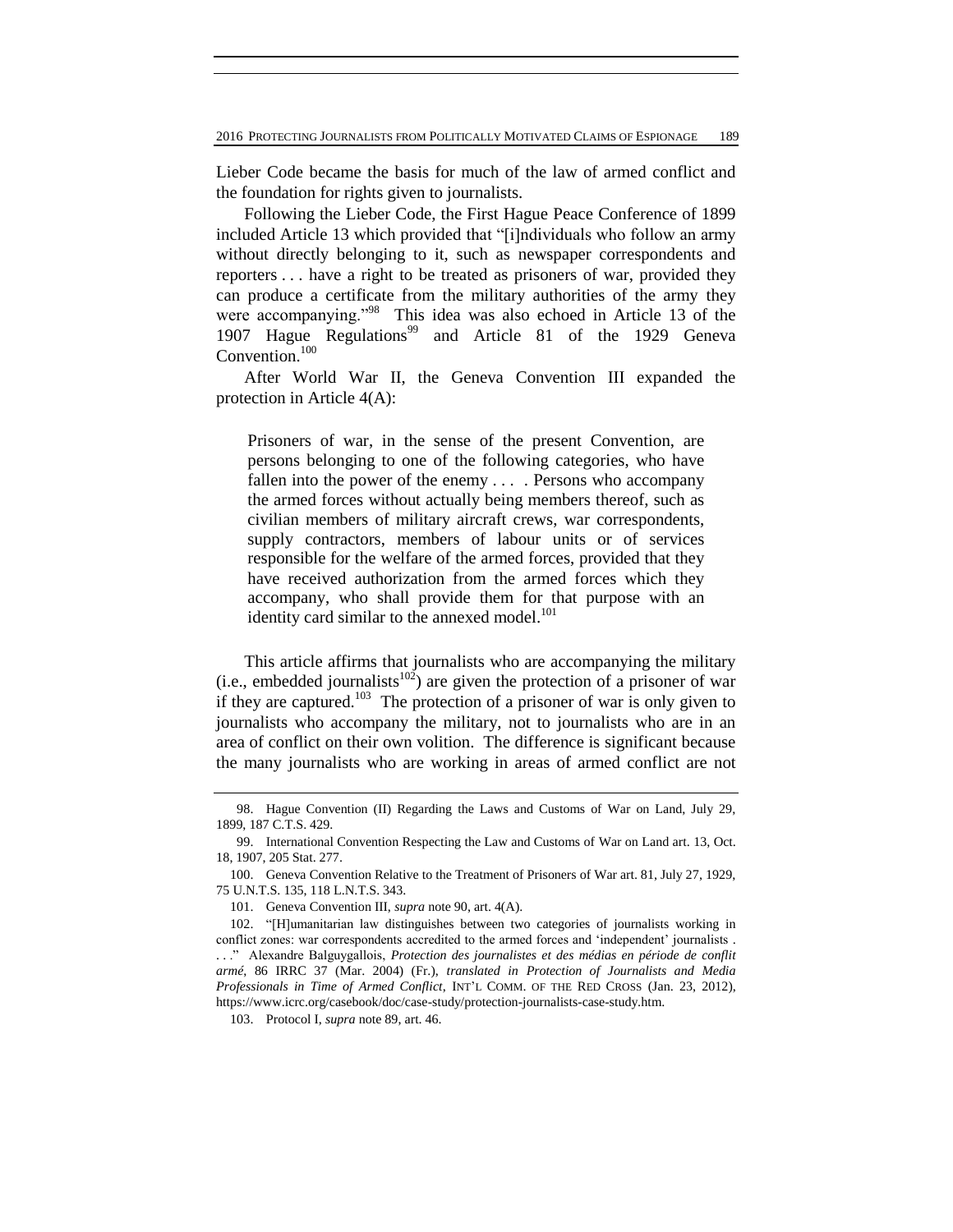accompanying the military; they are on their own or with a private organization.

In 1977, the Diplomatic Conference held in Geneva determined that journalists, embedded or not, are also considered "civilians" and enjoy the status and protection that any civilian enjoys.<sup>104</sup> Article 75 of Protocol I explains that "persons who are in the power of a Party to the conflict and who do not benefit from more favourable treatment under the Conventions  $\dots$  shall be treated humanely in all circumstances."<sup>105</sup> Thus, journalists are "protected both against the effects of hostilities and against arbitrary measures taken by a party to the conflict when they fall into that party's hands, either by being captured or being arrested."<sup>106</sup>

Consequently, the current laws allow for journalists to be given prisoner of war status when embedded within the military and the protection that civilians normally hold in other situations. While these two categories of law may provide some protection for journalists in armed conflict, they do not offer any protection in cases where a journalist is detained on politically motivated claims of espionage.<sup>107</sup> As demonstrated above, the lack of developed law leaves little security for journalists and is inconsistent with a journalist's role in providing needed transparency of governments and governmental officials. Thus, in order to preserve the rule of law regarding transparency, stronger international laws must provide greater security and protection for journalists.

# **V. Proposed International Standard**

Although a nation state's ability to protect itself from national security risks is an inherent right, there must be an international standard to protect journalists who uphold the rule of law—even in times of "national emergencies." When freedom of speech is particularly vulnerable, a government or regime might ignore existing rules of law, undertake to detain, silence, or censor the reporting and dissemination of information that is contrary to or criticizes the political views of those in power. During such periods it is especially paramount for journalists to gather information, expose possible corruption, and ensure that governments, public figures,

<sup>104</sup>*. Id.* art. 79.

<sup>105</sup>*. Id.* art. 75(1).

<sup>106.</sup> Balguygallois, *supra* note 102.

<sup>107.</sup> In times of peace the laws that protect journalists include state's domestic laws and human rights laws. As discussed earlier, the human rights laws that protect journalists include the freedom of speech and the media. The domestic laws referenced above apply to individual nation states so there is no uniformity in the laws. Some states have vigorous laws protecting journalists (Scandinavian countries), and some states have relatively little law to protect journalists. ICCPR, *supra* note 37, at 19.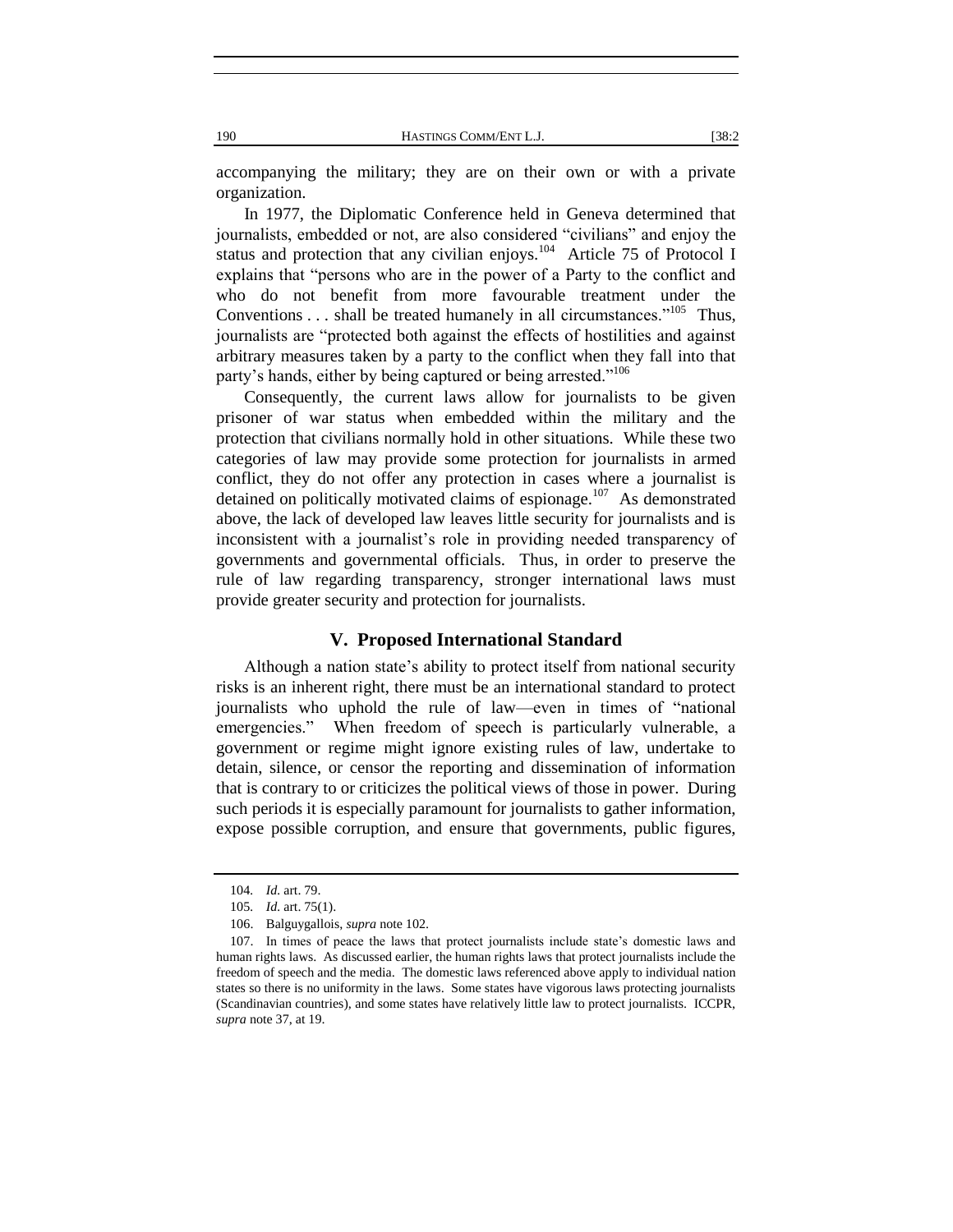and their challengers are transparent and accountable. However, in these instances, journalists are sometimes subjected to illegitimate and specious accusations of espionage. Thus, a higher international standard is needed to protect the political expression of journalists.

Undoubtedly there will be instances in which the rule of law or even an international standard will be ignored, but an unequivocal standard should exist to which appeal can be made and arguments fashioned to defend journalists who might be detained, arrested, or imprisoned. The proposed international standard set forth below would be beneficial in several important ways. First, beyond a binding international standard, it would stand as a model of a rule of law that could be adopted as domestic law by nations states who are, or could be convinced, that such additional protections are necessary. Second, such a standard would provide a guideline and argument to use in proceedings to attempt to free journalists who are illegitimately charged and detained by governments and leaders who avoid transparency or oppose the dissemination of information about possible corruption, atrocities, or alternative viewpoints.

Several paragraphs in the ICCPR address the subject matter at hand and could be amended to provide better protection to the journalistic right of political expression. Specifically, Article 19 should be expanded to provide model language for protection, and Article 4 should be expanded to restrict the ability of a nation state to derogate from the right that a journalist has to participate in political expression. It is therefore proposed that the ICCPR be amended to classify Article 19 as a nonderogable, core right when applied to journalists who are participating in political expression.

Article 19 of the ICCPR should be amended to include a new paragraph 4. The amendment would read:

With respect to journalists, governments or nation states shall not apply false or pretextual restrictions of national security to restrict a journalist's rights to:

a. Exercise the freedom of political expression, including the right to seek, receive, and impart information of any and all kinds, either orally, in writing or print, in the form of art, or through any other media of his choice.

b. Report and impart to any person, agency or entity information dealing with matters of government, public officials (including their political motives and actions), laws, legislation, living conditions, acts of police, military, courts, prison systems, and the enforcement of laws—with the narrow exception of information that is deemed "classified."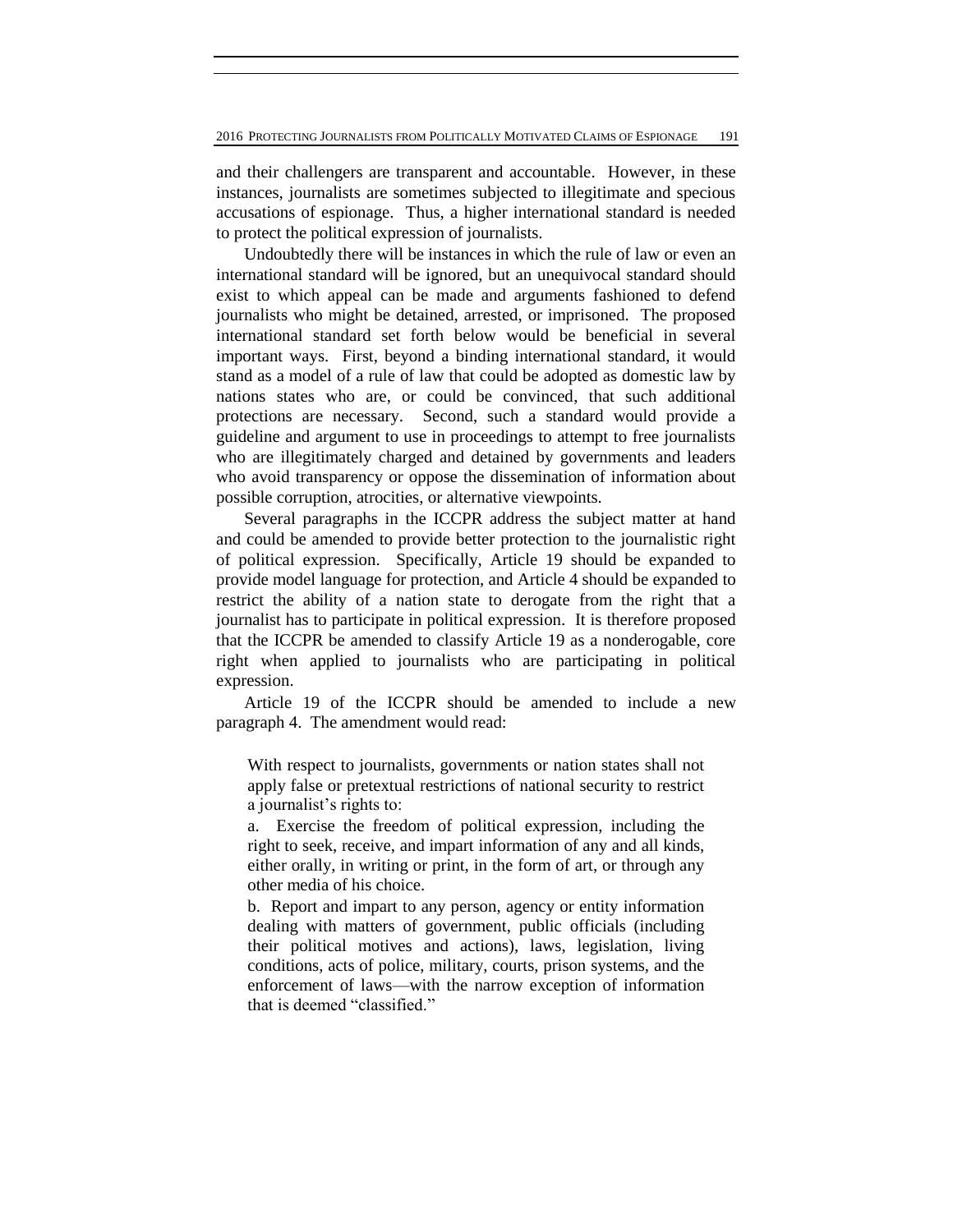The first sentence of the new paragraph 4 expands Article 19 to restrict a state's use of false, illegitimate, pretextual, or self-protective claims of natural security to restrict a journalist's right to freedom of speech and freedom of the media. It is purposefully broad in order to encompass and suggest a comprehensive prohibition against restrictive measures against journalists. Subsequently, the language of subdivision (a) incorporates the precise language of existing paragraph 2. This language is adequately broad and leaves no doubt that political expression is included in the amendment.

The language of subdivision (b) further expands the protections that Article 19 provides to journalists. It specifically broadens the right of a journalist to comment on the activities and motives of government officials in order to avoid the limitations of language of the existing paragraph 3. This amendment is necessary because journalists will rely on this standard when they are performing their duty to gather and disseminate information, alert the world of corruption, and maintain government transparency and accountability. This portion of the amendment allows the press to serve society rather than the government and to safely share their divergent opinions from the government. The amendment supports journalists as they utilize the freedom of speech so that they are able to ensure transparency.

The issue now becomes how nation states will define political expression. Political expression and political speech is generally defined as "speech that deals with matters of government, public officials, legislation, and so forth."<sup>108</sup> It can include "suggestions to change the law, proposals for new policies, or criticisms of public official."<sup>109</sup> While this definition is correct, it is overly broad when applied to the absolute protection granted to journalists in the proposed amendment to Article 19. Journalists need a higher level of protection when they are participating in political speech because they fulfill a crucial role by providing transparency and holding governments accountable for their actions. However, to grant this absolute protection, the definition of expression must be narrowed to prevent abuse. If journalists use the duty and right of freedom of speech to incite violence, propagate hate, encourage illegal acts, or disseminate lies, they are not acting within the scope of the proposed protection.

Political expression should not include inciting violence or propagating human right violations. During the Nuremberg Trials, Julius Streicher, a journalist and author, was found guilty of "incitement to murder and

<sup>108.</sup> Harel, *supra* note 14, at 1896.

<sup>109</sup>*. Id.*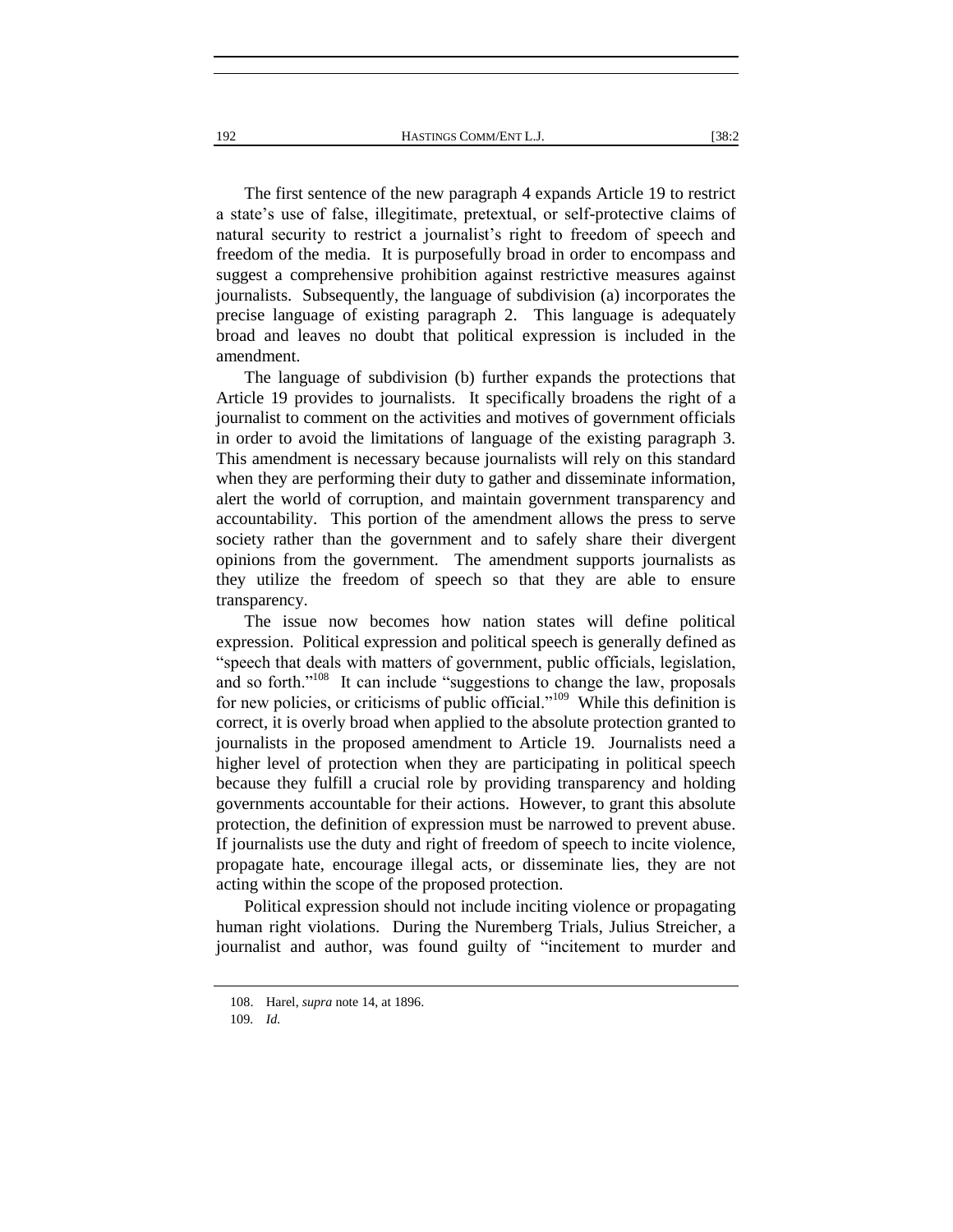extermination" when he used his newspaper as a tool for anti-sematic rhetoric.<sup>110</sup> Part of Streicher's judgment read:

[T]wenty-five years of speaking, writing, and preaching hatred of the Jews, Streicher was widely known as "Jew-Baiter Number One." In his speeches and articles, week after week, month after month, he infected the German mind with the virus of anti-Semitism and incited the German People to active persecution. Each issue of *Der Stürmer* which reached a circulation of 600,000 in 1935, was filled with such articles, often lewd and disgusting.<sup>111</sup>

Examples of Streicher's hateful propaganda include a picture of a Nazi pumping gas into a tree surrounded by dead rats with the captions: "When the vermin are dead, the German oak will flourish once more" and "[t]he enemy of the German people, the Jew is wading through an ocean of blood toward world domination. He will have to die."<sup>112</sup>

Similarly, during the International Criminal Tribunal for Rwanda, four journalists were convicted for campaigning for the ethnic cleansing of the Tutsis.<sup>113</sup> In the judgment against the journalists, the International Criminal Tribunal for Rwanda wrote:

The newspaper and the radio explicitly and repeatedly, in fact relentlessly, targeted the Tutsi population for destruction. Demonizing the Tutsi as having inherently evil qualities, equating the ethnic group with "the enemy" and portraying its women as seductive enemy agents, the media called for the extermination of the Tutsi ethnic group as a response to the political threat that they associated with Tutsi ethnicity.<sup>114</sup>

<sup>110.</sup> The Nuremberg Trial of 1946, 6 F.R.D. 69, 162 (1946).

<sup>111</sup>*. Id.* at 163.

<sup>112</sup>*. Caricatures from* Der Stürmer*: 1927-1932*, GERMAN PROPAGANDA ARCHIVE, http://research.calvin.edu/german-propaganda-archive/sturm28.htm (last visited Mar. 30, 2016); *Julius Streicher Speaks to a Mass Meeting in Nuremberg*, GERMAN PROPAGANDA ARCHIVE (Oct. 31, 1939), http://research.calvin.edu/german-propaganda-archive/streicher3.htm.

<sup>113.</sup> Robbie Corey-Boulet, *Kenyan Trial Asks, Can Journalism Be a War Crime?*, THE ATLANTIC (May 16, 2011), http://www.theatlantic.com/international/archive/2011/05/kenyantrial-asks-can-journalism-be-a-war-crime/238692/.

<sup>114.</sup> Prosecutor v. Nahimana, Case No. ICTR-99-52-T, Judgment and Sentence, ¶ 320 (Int'l Crim. Trib. for Rwanda Dec. 3, 2003), http://unictr.unmict.org/sites/unictr.org/files/casedocuments/ictr-99-52/trial-judgements/en/031203.pdf.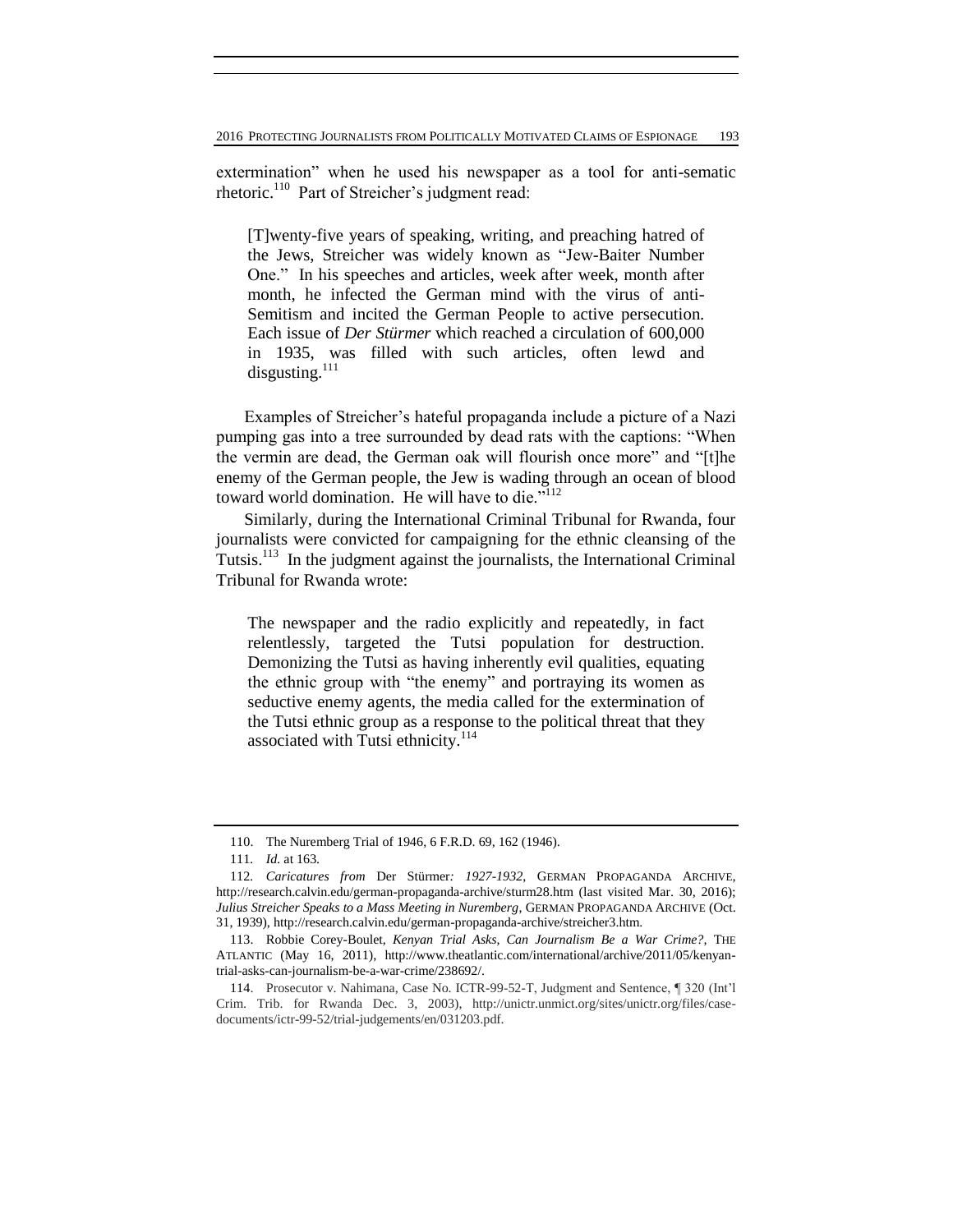The above examples illustrate situations when a journalist's speech does not fall into the category of "political expression." Journalistic political expression is substantiated when a journalist is properly informing the world of what she sees and providing transparency. Thus, any journalists who use their duty to provide transparency of the government as a way of inciting terrorism or any imminent unlawful action should not fall under this exception.

Since governments will likely be the entity that determines whether a journalist's speech is "political speech" or speech that incites violence, there should be a presumption that a journalist is acting properly. There are various ways that a government can rebut this presumption and make the determination as to whether the manifestations of a journalist fall under the umbrella of political expression. When determining whether the speech incites violence, the United Kingdom has determined that it is necessary to look at the "overall context in which the statements or publications are made or distributed, including how they are likely to be understood, both by the general public and the intended recipients."<sup>115</sup> Alternatively, the United States has determined that it is a requirement to "prove both an intent to incite or produce unlawful action and the likelihood that the speech will actually incite imminent unlawful action."<sup>116</sup> Accordingly, for a government to rebut the presumption that a journalist's speech is not appropriate political speech, and therefore unprotected, the government would have to prove that the individual was intentionally trying to incite an unlawful action and that the speech would actually be likely to entice that action.<sup>117</sup>

Next, the proposed subdivision (b) of paragraph 4 of Article 19 creates a narrow exception for the protection of "classified information." It is clear that a State has the right to govern and protect itself, and keeping privileged information classified helps nation states fulfill those objectives. However, a State could easily use this narrow exception as a loop hole to make false accusations regarding national security, which would severely limit the effectiveness of the proposed amendments to both Article 19 and Article 4. It is beyond the scope of this paper to create an international definition of

<sup>115</sup>*. The Use of the Internet for Terrorist Purposes*, UNITED NATIONS OFFICE ON DRUGS AND CRIME, 39 ¶ 118. *See, e.g.,* Brogan v. United Kingdom, App. No. 11209/84, 11 Eur. H.R. Rep. 117, ¶ 61.3 (1988).

<sup>116.</sup> UNITED NATIONS OFFICE ON DRUGS AND CRIME, *supra* note 115, 39 ¶ 119.

<sup>117.</sup> Intentionally inciting an unlawful action would be an example of the type of speech that could be prohibited but there could be other types and situations that would provide an adequate basis for a state to censor a journalist (i.e., a journalists publishing classified information that contained military secrets and objectives).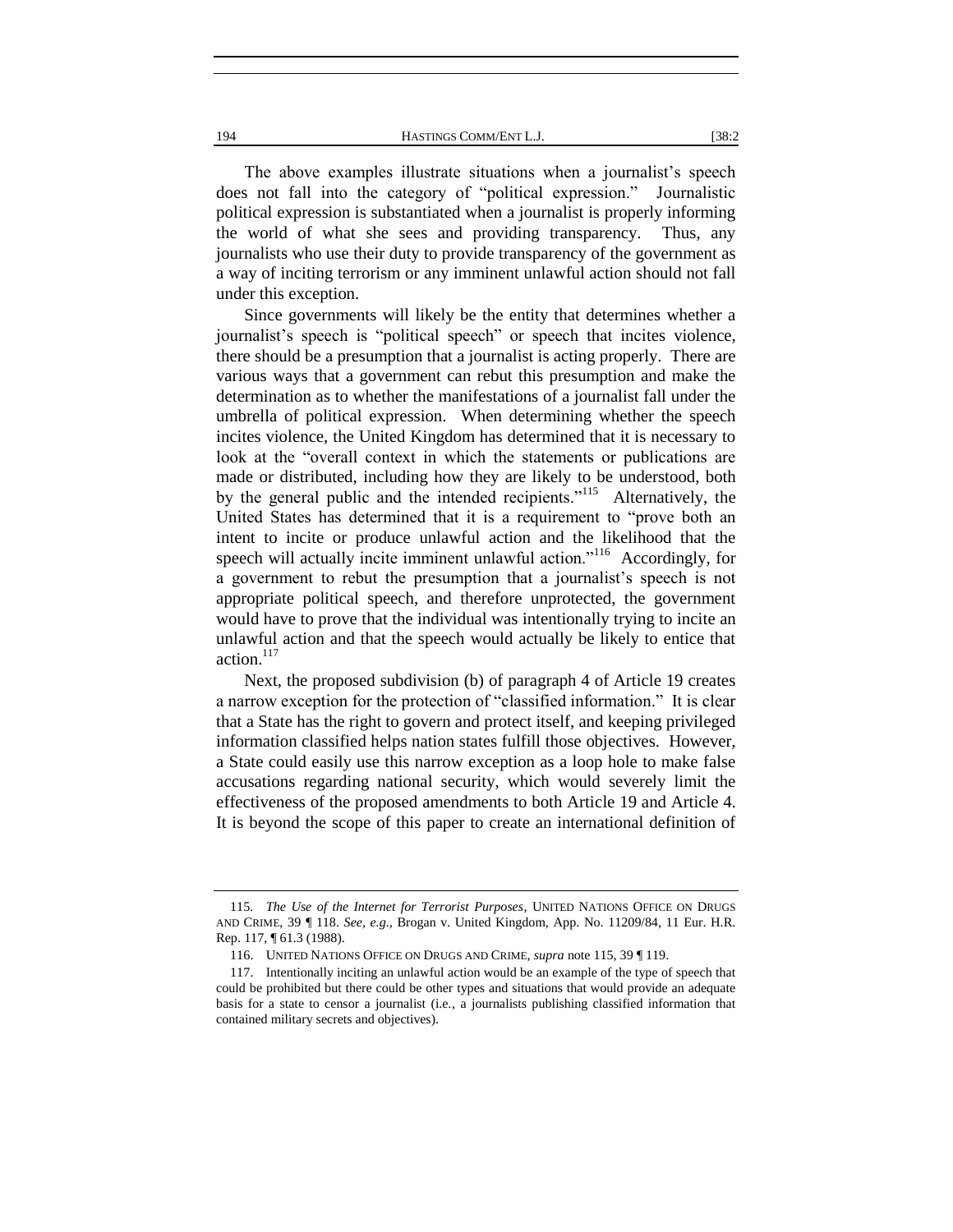2016 PROTECTING JOURNALISTS FROM POLITICALLY MOTIVATED CLAIMS OF ESPIONAGE 195

"classified information," though it should be addressed as a potential concern.

Beyond the addition to Article 19, Article 4 of the ICCPR should be expanded to make Article 19.4 a nonderogable right. After the expansion (shown in bold below), the addition in Article 4 would read:

No derogation from articles 6, 7, 8 (paragraphs 1 and 2), 11, 15, 16, 18 **and 19 (paragraph 4)** may be made under this provision. 118

The ICCPR may adequately defend the right of individuals to hold opinions, freedom of expression, freedom of dissemination, freedom of media, and freedom of speech. However, this protection will not be sufficient—regardless of how well-written or broad Article 19 is—if a state is able to derogate from that obligation. It does not matter how temporary or proportional the derogation is; a state cannot successfully abide by the rule of law on transparency if they are able to infringe on a journalist's freedom of speech. Therefore, Article 4, paragraph 2, should include language that prohibits derogation of the rights granted for journalists participating in political speech in proposed paragraph 4 of Article 19.

Thus, if the ICCPR declares that national security cannot be used as a false pretext for derogation from Article 19, and an exception for journalists participating in political speech is added for when states can legally derogate from Article 19, journalists will enjoy stronger protection. These two proposed changes will more effectively guard journalists from politically-motivated claims of espionage, which will lead to greater transparency and the rule of law will be upheld.

# **IV. Conclusion**

When Anna Politkovskaya unforgettably expressed, "I am exhausted. I have seen too much. I don't want to go back to Chechnya, but if I don't who will?"<sup>119</sup> she stood as an example of the best of what journalists have to offer. She fought tirelessly for the rule of law through transparency to be upheld in both Chechnya and Russia. As a consequence of her dedication, she died as a martyr for her cause. Journalists are truly the watchdogs of society. There are countless examples of journalists who have sacrificed their freedom, health, safety, and even their lives so that they can accomplish the goals of gathering and disseminating what is going to on in

<sup>118.</sup> ICCPR, *supra* note 37, art. 4.

<sup>119.</sup> U.N. SCOR, 77th Sess., 7450th mtg., *supra* note 4, at 7.\*